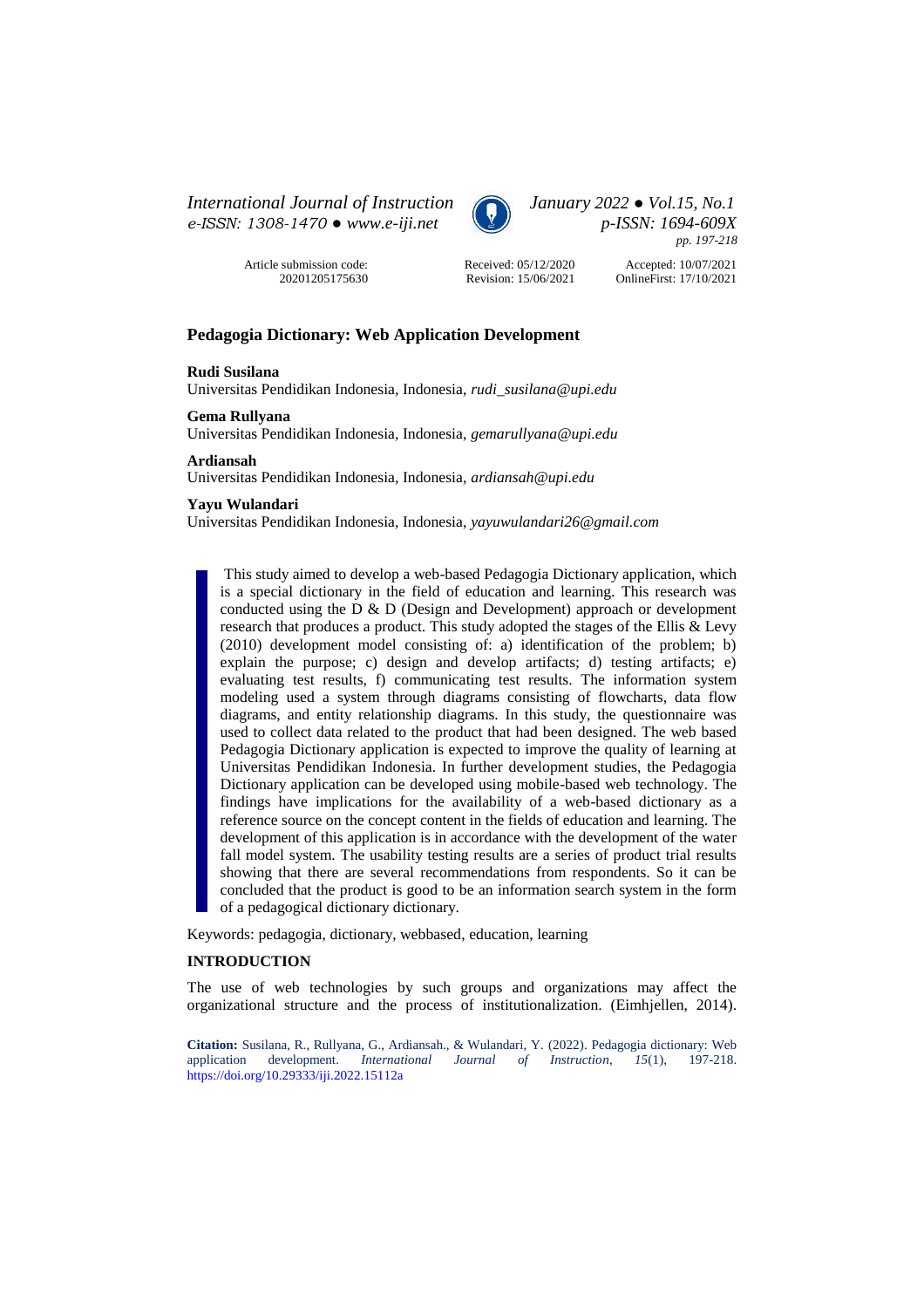Almost all community activities have been touched and helped by web technology. For example, some sectors that use web technology include education and learning facilities, communication facilities, entertainment facilities, economic and business facilities, information retrieval facilities and so forth. The presence of increasingly sophisticated web technology certainly has a big impact on people's lives and one of the impacts that is easily seen is the need for fulfilling information and data (Bughin, et al., 2011). Linked data was a data publishing technique used on the World Wide Web to connect related data for the purpose of accessibility on the Web. Linked data are based on hypertext transfer protocol (HTTP), uniform resource identifiers (URI) and using Semantic Web standards such as the resource description framework (RDF) which allows related data to be connected with each other and with other related resources as well (Haslhofer and Isaac, 2011). Link allows fast transfer through the information room. Links must be well designed so that they contribute to the use of electronic dictionaries (Pernice, 2014). Various types of links can be used in an electronic dictionary. Internal links (links to pages on the same site) can be used to direct users to other words / items that they want to find or other interesting information that is presented. External links (links to pages on different sites) can be used to direct more information outside the dictionary (Heid et al., 2012).

Results of similar studies to confirm the accuracy of the selection some programs which supported product development The findings of this study showed that participants expressed positive attitudes and perceptions toward the use of the mobile dictionary in "Educational Readings in English" course and in learning new vocabularies. They are also eager to use it in other courses and outside the classroom when teaching and helping other siblings (Barham, 2017). The use of dictionaries is a great help in vocabulary learning and nowadays the emergence of electronic dictionaries has added a new and valuable resource for vocabulary learning. (Rezaei & Davoudi, 2016). Considering the fact that the use of electronic dictionaries will be indispensable in the near future, the study would have direct implications for the successful implementation of computer assisted language learning (CALL) and effective use of electronic dictionaries in EFL contexts. (Dashtestani, 2013). Electronic dictionaries have become more and more attractive, accepted and popular to EFL learners at different levels, using electronic dictionaries in EFL classroom has gradually become an alternative to many. As for teachers, helping students tap into electronic dictionaries effectively is one of the best ways to help them become independent, lifelong language learners. (Zheng & Wang, 2016)

The field of education and learning certainly needs to adjust to the current transformation of the industrial revolution in order to meet the needs, especially the content (material) needs that support learning activities. Content in the field of learning has a variety of types, including: facts, concepts, procedures, processes and principles (Kemdikbud, 2013). The advancement of information communication technology (ICT) has not only affected our lifestyle but also the educational system (Almekhlafi & Abulibdeh, 2018). Collection of references that are more specific are needed to meet the needs of users. Reference collections containing certain information will provide answers to certain questions. Types of reference collections are very diverse, and the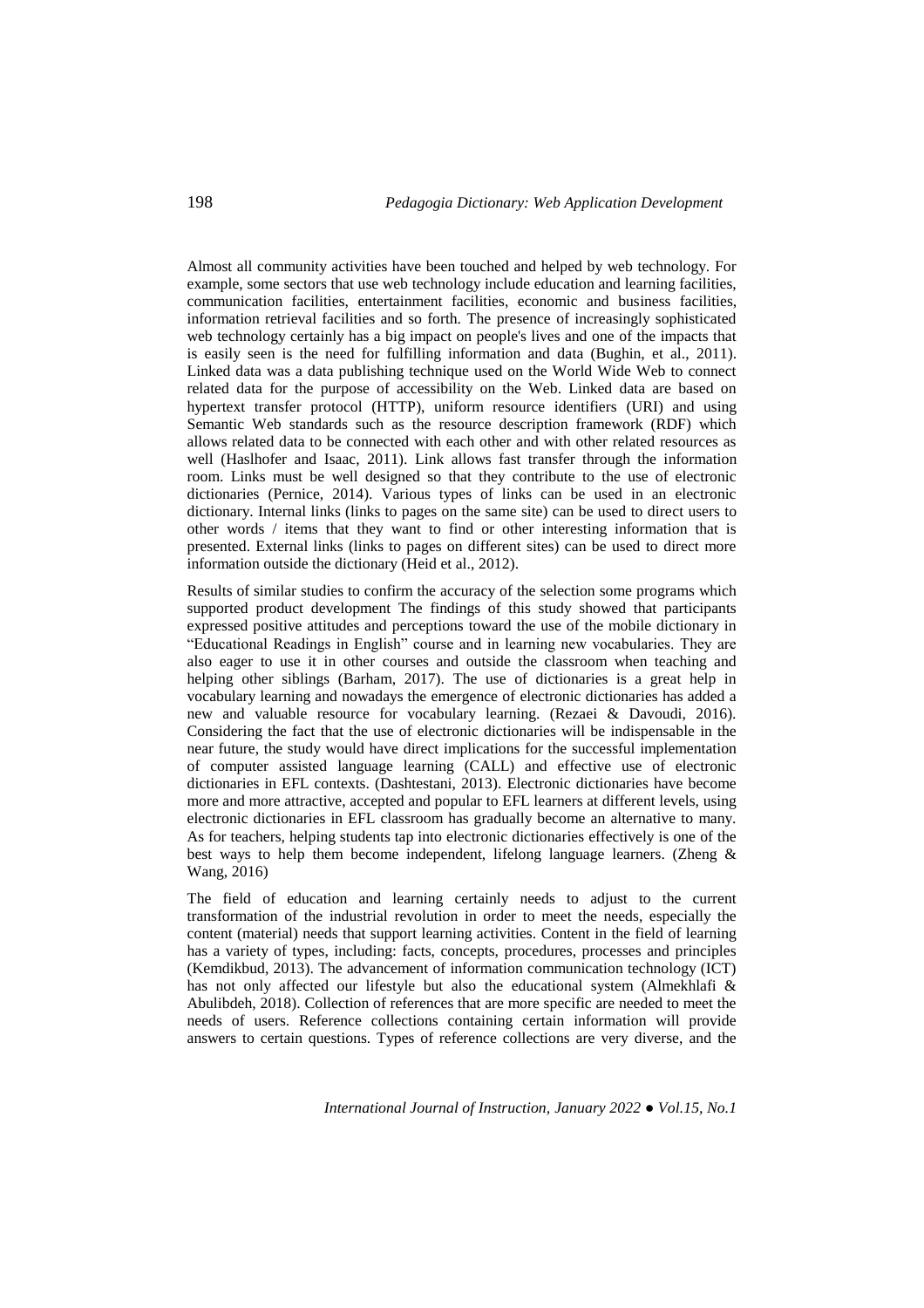most common ones include encyclopedias, dictionaries, atlases. Dictionary is a type of reference book that explains the meaning of words. A dictionary functions to help someone in getting to know new words. Dictionary as a starting point for an activity to find out clear definitions and the exact meaning of a term. At this time dictionary has both conventional and electronic types. Conventional dictionaries are printed materials while electronic dictionaries were first produced by Japan in 1979 with the name pocket electric translating machine. The change then presents various types of dictionaries. Commonly known types of dictionaries are complete dictionaries, bilingual dictionaries, monolingual dictionaries, and special dictionaries or terms. Specialized dictionaries or terms contain information about common words, but with certain arrangements, for example educational and learning dictionaries. Although printed dictionary allows users to find interesting terms and enrich vocabulary, the search process takes a long time. This dictionary of education and learning terms certainly wants to be developed in such a way. Based on preliminary studies to students in the faculty of education at Universitas Pendidikan Indonesia (UPI), it was found that some students still find it difficult to find reference terms in the field of education and learning. There are also those who say that opening a printed dictionary is quite complicated and time-consuming. The next statement stated that at the moment the online information search is preferred by students rather than using printed information sources. Based on considerations after discussing with several parties such as students, lecturers, and instructors, online references need to be developed in order to meet the information needs, especially in the fields of education and learning.

Therefore, the researcher intends to develop a dictionary of pedagogical terms in the form of a website. The web-based application developed by researchers has the technical form of a web with an interface that can attract users. In conducting the web development process the researchers used several support systems. Researchers carry out several processes which include pre-production, production processes, and postproduction web development which cover the research flow process. Some support programs include the use of development component packages integrated in one installer. One of the alternatives that can be used is XAMPP, an application package that makes it easy to install PHP, Apache Web Server and MySQL. In addition, XAMPP is equipped with various other facilities that will provide convenience in developing a website. In the production process, of course, some analysis of hardware and software requirements are needed. The software requirements cover what needs to be implemented in the web development. Web programming using the XAMPP application package compiles the programming languages to be used, namely html, php and css. Then, phpMyAdmin is used in managing the mysql database that can be accessed.

The current conditions create opportunities for researchers by developing web-based pedagogical dictionaries in the fields of education and learning. Universitas Pendidikan Indonesia as one of the teacher colleges (Educators and Educational Personnel Institutions) which has a graduate profile of producing qualified teachers of course must be ready to answer the challenges of the industrial revolution 4.0. Product-oriented research that can improve the quality of the university certainly becomes one of the strategies that can be taken to achieve a full institutional vision. Furthermore, the use of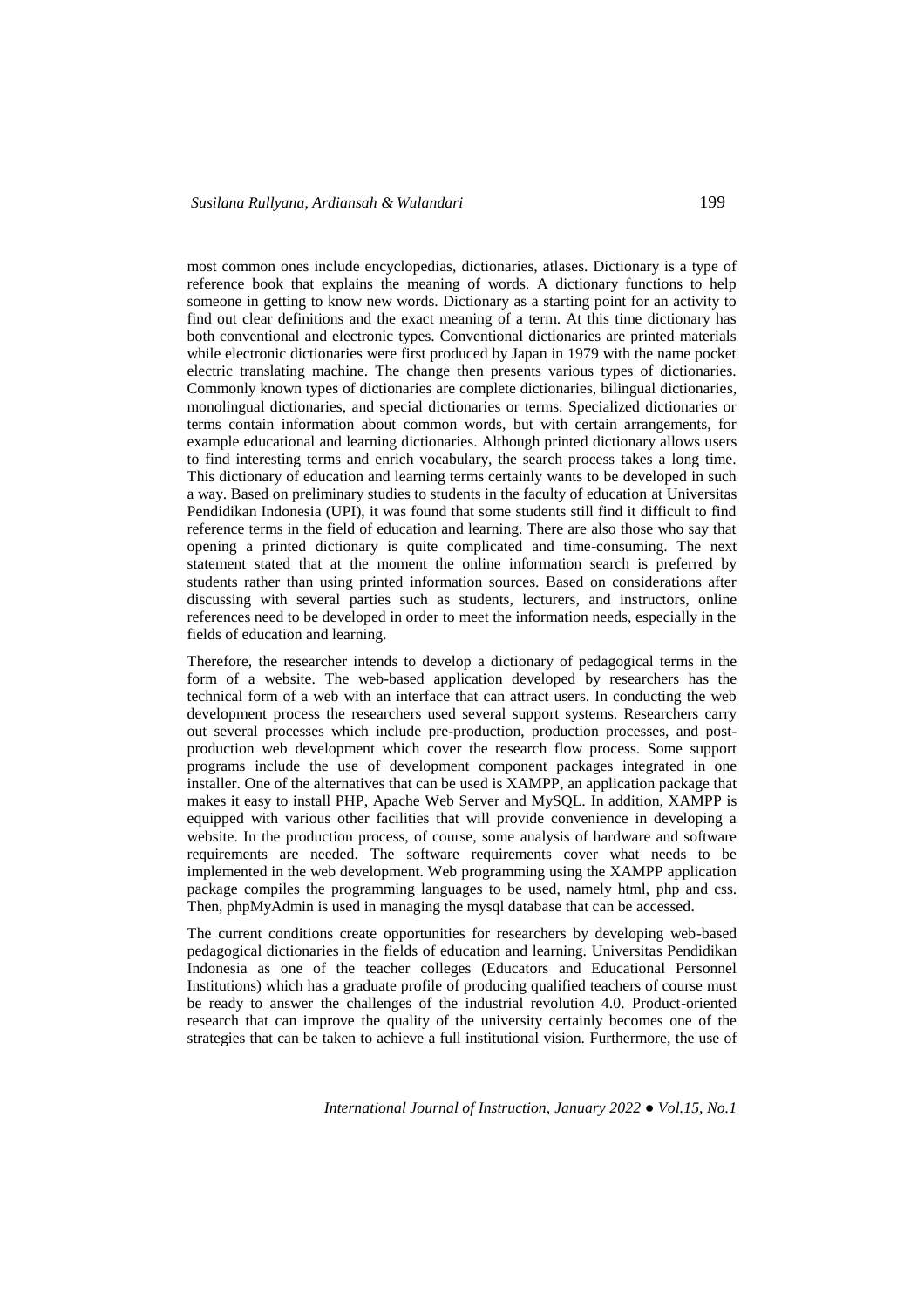information technology in education and learning also follows the challenges of the industrial revolution 4.0 at this time so that positive endeavors must always be pursued so that the university is always leading in the field of education and learning. To achieve this, the development of Pedagogia web-based dictionary is expected to be a primary source of concept content in the fields of education and learning.

### **Theoretical Background**

With the amount of information available, more tools that can help people to access relevant information quickly become increasingly important. An example of an information tool that can meet user information needs is an electronic dictionary. As crucial self-learning tools, dictionaries have many different types considering their language basis and design. Regarding their language basis, there are monolingual dictionaries which present the explanations in the target language and bilingual dictionaries which provide explanations in native-to-target or target-to-native languages. (Takkaç Tulgar, 2017). Electronic media is a different (and relatively new) medium where dictionaries are available. The development of information technology has made it possible to increase or add dictionaries that were not necessarily possible before and has led to many dreams and discussions about the ideal dictionary that can provide access to only relevant information while withholding irrelevant information (Ball & Bothma, 2018). The next section will consider several technologies that can be applied to electronic dictionaries.

There are numerous mobile apps available free of cost that libraries can recommend to users such as apps for reading, research and reference, taking notes and writing, content creation, social media, communication, etc. (Sawant, 2017). These phases are: (1) Assessing degrees of word knowledge, (2) Accessing new word meanings, (3) Archiving new information for studies, (4) Analyzing word parts and origins, (5) Anchoring new words in short-term memory, (6) Associating words in related groups for long-term retention, (7) Activating words through productive written or oral use, and reviewing, recycling, and retesting vocabulary items (Loucky, 2010). As more technology is added to the system, usability becomes increasingly important.

The usability evaluation criteria that were discussed in this paper have adapted the general web usability evaluation criteria to be specifically relevant to e-dictionaries and will make it possible to evaluate e-dictionaries, and assist lexicograph "herswith the development of e-dictionaries by pointing to the ideal e-dictionary" (Ball & Bothma, 2018). Likewise, there are many free dictionary applications (categorized in Books  $\&$ References on the Play Store) available through the Google Play Store; most of them have annoying notifications, poor performance and low ratings. Among 100 free applications, two very useful and authentic dictionaries, e.g. The Oxford English Dictionary is only available in online mode and the Dictionary by Merriam-Webster is available even in offline mode but sometimes requires internet if there is pronunciation. Library professionals can recommend that users have it on their mobile devices. These dictionaries have a reputation of authenticity for 200 years and were developed by renowned contributors and editors. The search and learning tools can greatly help users as shown in the following pictures.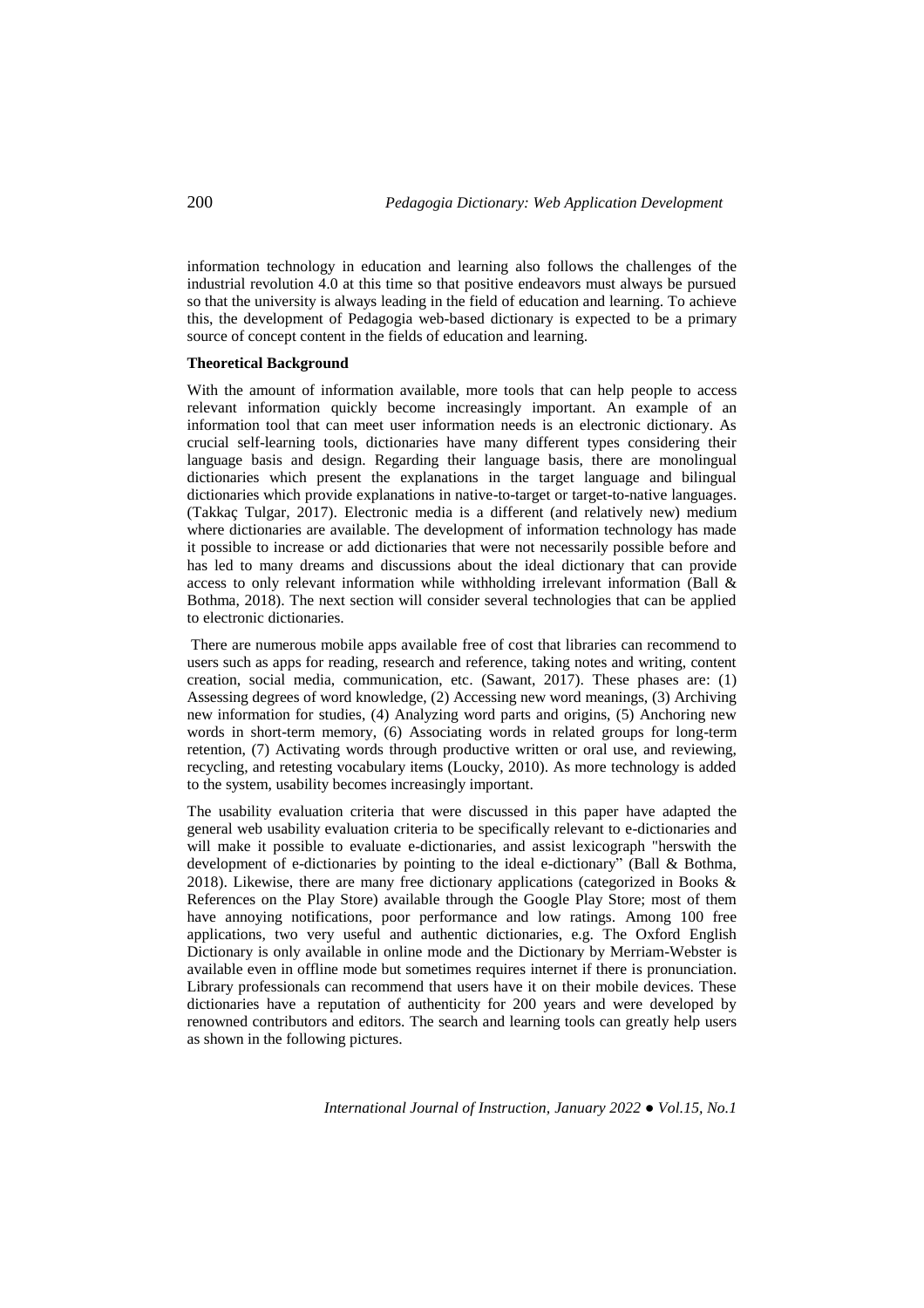

## Figure 2 Merriam webster dictionaries

TRENDING NOW

The most important access facility in E-Dictionaries is connecting. The link can be an internal dictionary or an external dictionary. The type of dictionary-internal link that is most reminiscent of a printed dictionary is a cross reference, from which a mouse click will take the user to where the nomination is given. However, E-Dictionaries offer many other possible internal links, for example (Svensen, 2009):

TAKE A 3-MINUTE BREAK

WORD OF THE DAY

- 1. Displays in a separate window.
- 2. Link to a particular entry by clicking on the relevant lemma when it appears in another entry.
- 3. Link to a specific meaning by clicking on it in the window where the lemma structure polysemy is displayed in the shape diagram.
- 4. Link to other dictionary components that may offer, including: audio pronunciations, semantic lists of related words, images, supporting a definition, choice of examples that are displayed using words in the relevant meaning, etc.

The process of developing information systems for the web-based dictionary used the waterfall method. a software engineering method. According to Pressman (2012, p. 39)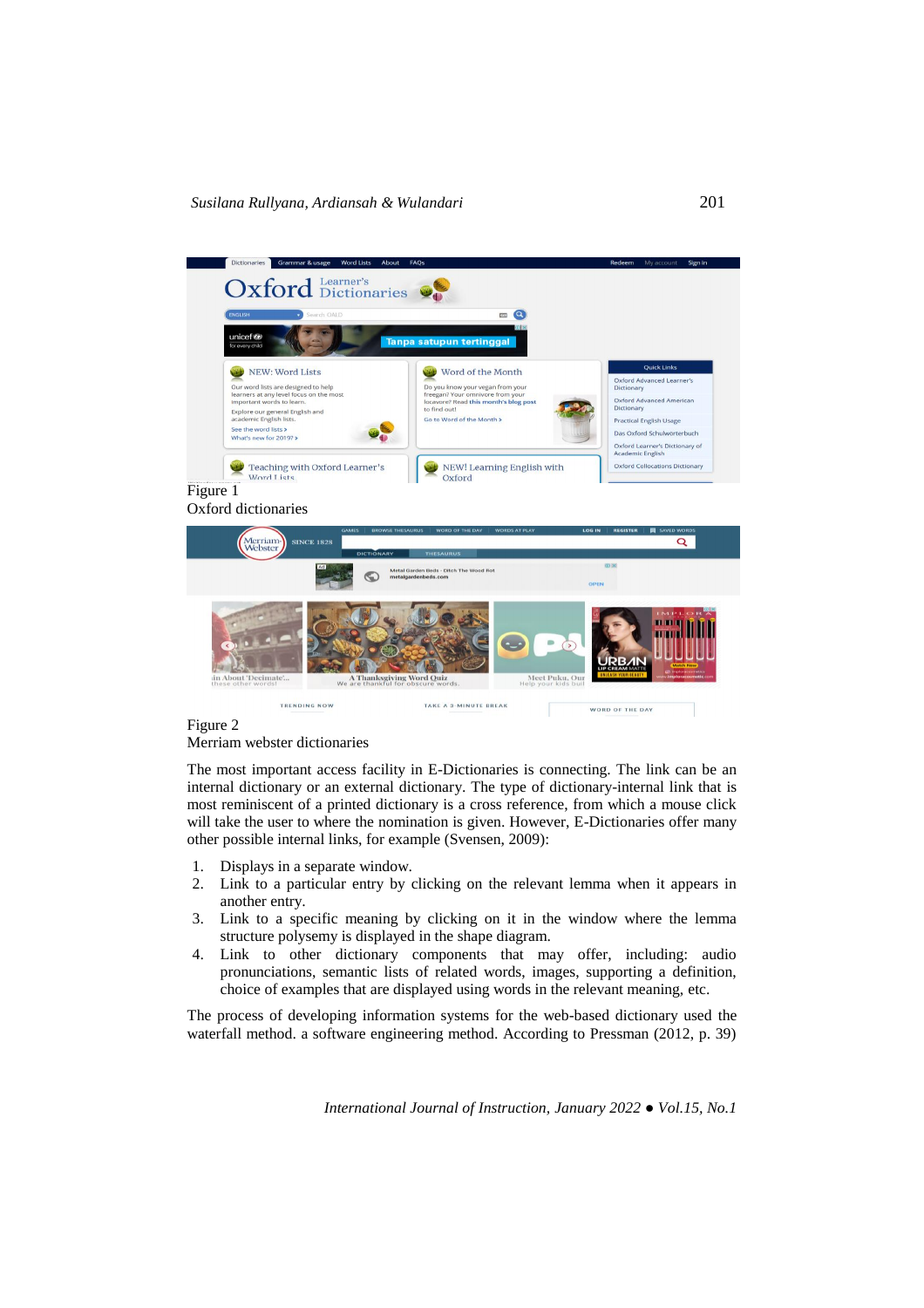the waterfall model is a classic model that is systematic, sequential in building software. Meanwhile, according to Sommerville (2011), the stages of the waterfall method requirements analysis and definition, system and software design, implementation and unit testing, integration and system testing, operation and maintenance. The development of the waterfall method in this study followed several sequential stages:=: requirements analysis, system design coding  $\&$  testing, program implementation, and maintenance. The stages are explained below.

1) Requirement definition is the stage of determining the analysis of needs made in order to produce products that are made can be understood by users and developers. This stage includes determining the analysis of hardware and software requirements at the development stage.

2) System and software design are the stages of system planning that determine the overall system architecture. The stages in this study include database design and interface design and navigation structure that will be created.

3) Implementation and unit testing (coding) which is the stage of implementing the database in making a hosting will be used, namely in an XAMPP software package that includes a database management application called phpMyAdmin. In this study in order to facilitate researchers in web development, the researchers chose XAMPP as a web development package that includes database and server. As stated by Nugroho (2010, p. 1) XAMPP is a complete web programming package that can be used to learn web programming, especially PHP and MySQL. XAMPP, a free software which supports many operating systems, is a compilation of several programs.



Figure 3 Model waterfall (Pressman, 2012)

Based on the model, the XAMPP programming package can be easily used because there are a number of support systems to run the application and it is also easy to learn from the viewpoint of the navigation system of the system.

4) Verification is the stage of application by testing each unit to uncover errors that occur. In this study the system test design was carried out by carrying out black-box testing. This test is one of software testing that focuses on functional software.

5) Operation and maintenance were carried out after the software developed. Maintenance includes correcting errors that were not found in the previous step. The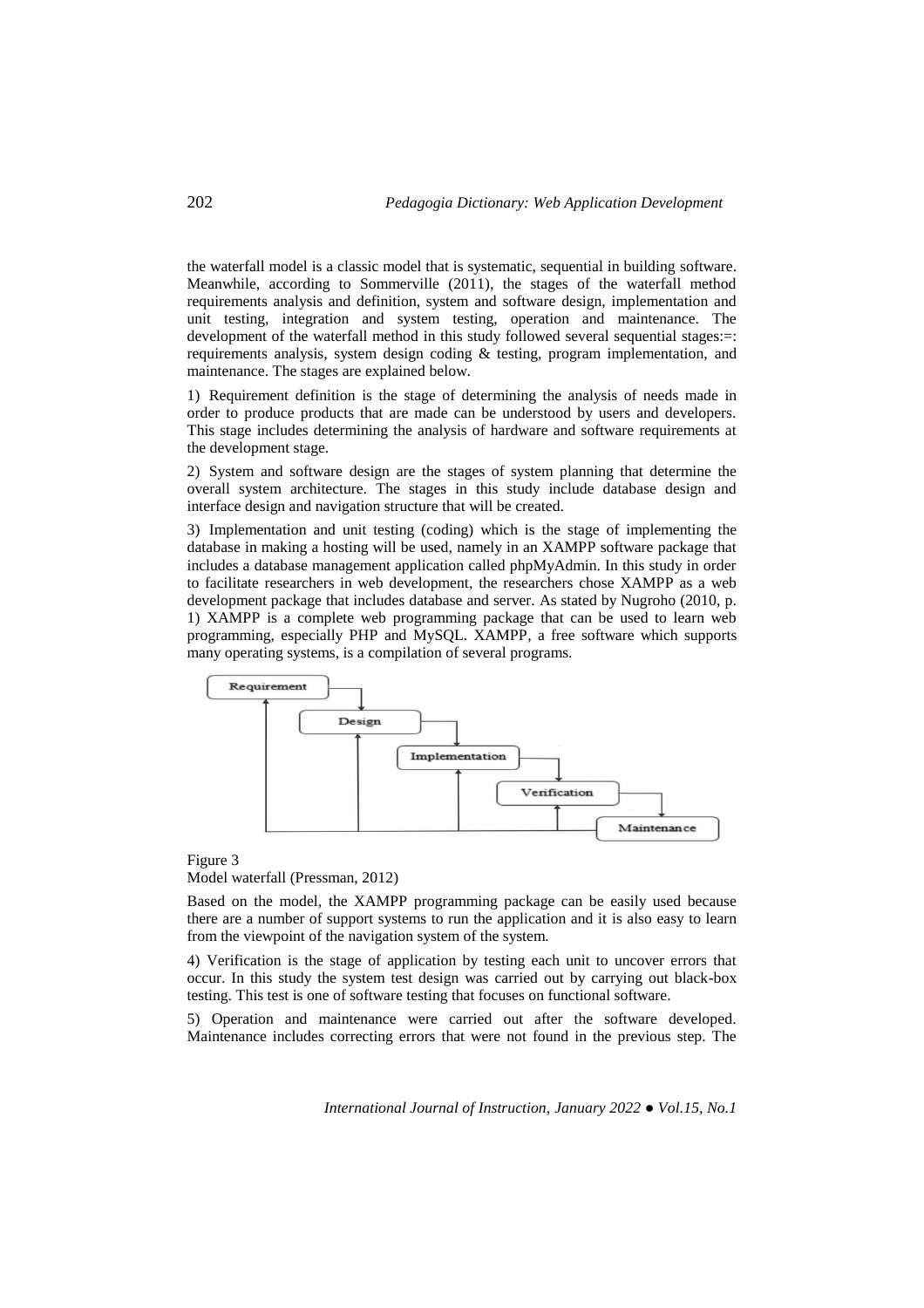improvement of system unit implementation and improvement of system services was also conducted on Pedagogia Dictionary

# **METHOD**

This research focuses on developing web-based systems. The study was conducted at Indonesia University of Education. The research design is the stages that the researcher carried out in conducting research. The method in This research used Design and Development (DnD) method which prioritizes the process and product. Richey & Klein (2014) defines Design and Development method as, "The systematic study of design, development and evaluation processes with the aim of establishing an empirical basis for the creation of instructional and noninstructional products and tools and new or enhanced models that govern their development. " Design and development planning is a way to build or create knowledge based on systematic data from the application of a product. The focus of this research is more directed at product development, namely Pedagogia web-based dictionary

# **Research Subjects**

This study involved participants consisting of several experts. Where there are three categories of participants, namely web practitioners, content experts and 10 people for education experts. The assessment in this case is used to find out how good an interactive web is according to web practitioners by Dadi Mulyadi, M.T. The content expert's assessment was used as a research instrument to find out how well and what should be included in the web product content by Dr. Isah Cahyani and assessments by 10 education experts were used as one way to determine the quality of using a webbased pedagogic dictionary.

# **Data Collection**

Instruments In this study, the questionnaire was used to collect data related to products that had been designed. By using a questionnaire, researchers can find out things that still need to be improved and that have been good to be presented through the product. Questionnaire preparation refers to the grid, where the grid made by the researcher has several types among them in terms of the expert's judgment. In its manufacture, the questionnaire was developed by researchers and an Expert Judgment process was carried out by several experts.

# **Research design**

The Design and Development method was carried out in several stages: a) Identify the problems; b) Describe the objectives; c) Design and develop the artifact; d) Test the artifact; e) Evaluate the results of testing; and f) Communicate the testing results.

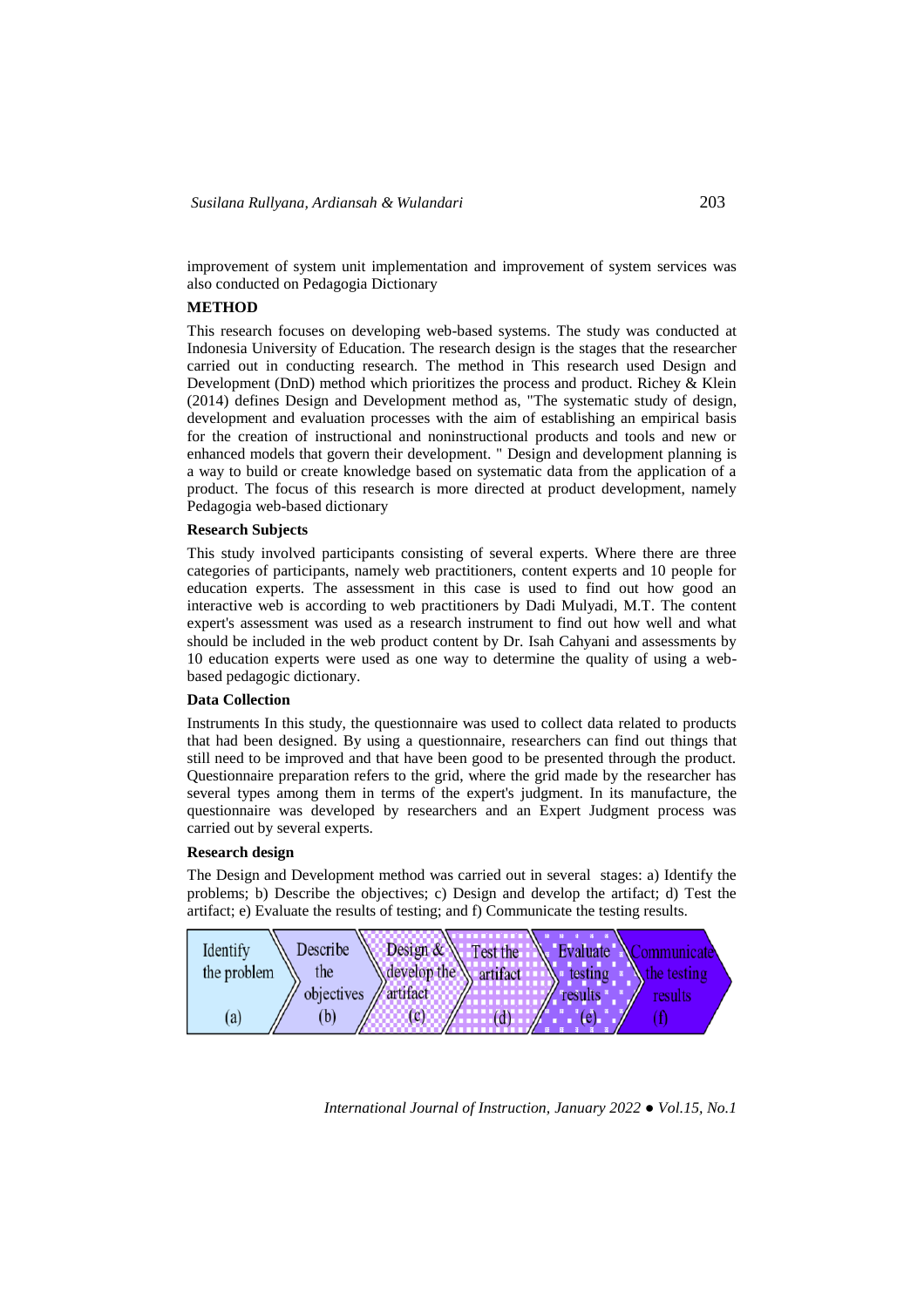The Design and Development method must be done with a good design. The stages in this method include a) Identify the problems; b) describe the objectives; c) design and develop the artifact; d) test the artifact; e) evaluate the results of testing, f) communicate the testing results.

At this stage the researcher identifies the problem that is the background for conducting research on the development of the web-based Pedagogia Dictionary application. The results of problem identification concluded by the researcher that:

- 1. Concept content in the field of education and learning sourced from primary references such as dictionaries is still lacking.
- 2. Online primary reference sources for concept content in the field of education and advocacy have not been available so far.
- 3. The use of primary references, especially printed dictionaries, is considered impractical at this time (digital era) by students (especially in universities).

The second stage of the method of design and development method is to determine the development objectives. By establishing development objectives, the development process will be more focused so that it does not go off track or become too widespread. The purpose of this development itself is: To produce a web-based pedagogic dictionary product. In developing the design, researchers started to build and develop a web-based librarian dictionary. the software development model used is a waterfall.

The researcher conducted a limited trial to obtain data by: 1. The product validation stage for web practitioners, this process includes an assessment test to test whether this product is in accordance with user needs with the criteria of a good website. 1) Usability, that is, users can operate it properly and easily; 2) Web navigation system, namely navigation that contains a web interface design that is easy to learn, consistent, supports user goals and behavior, also provides clear visual messages, 3) Graphic design that has good layout, color, shape and typography, 4) Content that is useful for target users is also content that must be relevant to the goal, 5) Compability, which is compatible with various devices such as browsers, 6) loading time, namely the speed of web appearance, 7) Funcionality is how well a web works from a technological aspect, usually involving programming language , 8) Accessibility to load web pages that can be accessed by users; 9) interactivity is .hyperlinks (link) and feed back mechanism.

Product validation stage for content experts, this stage the writer provides a review process to education content experts to test whether this product is in accordance with the education content needs with the alignment coverage of web design with objectives, the scope of detailed information to be conveyed, web design maturity, as well as opportunities in the future in attracting interest. The instrument used is to use the ideal dictionary criteria according to namely entry completeness, alphabetical arrangement systematics, information on word origins.

Product validation stage which includes usability testing of the product. The instrument used is usability testing. 1) Learnability is a usability of a web that is easy to learn; 2) Efficiency, namely efficient use of a web; 3) Memorability of a web with easy to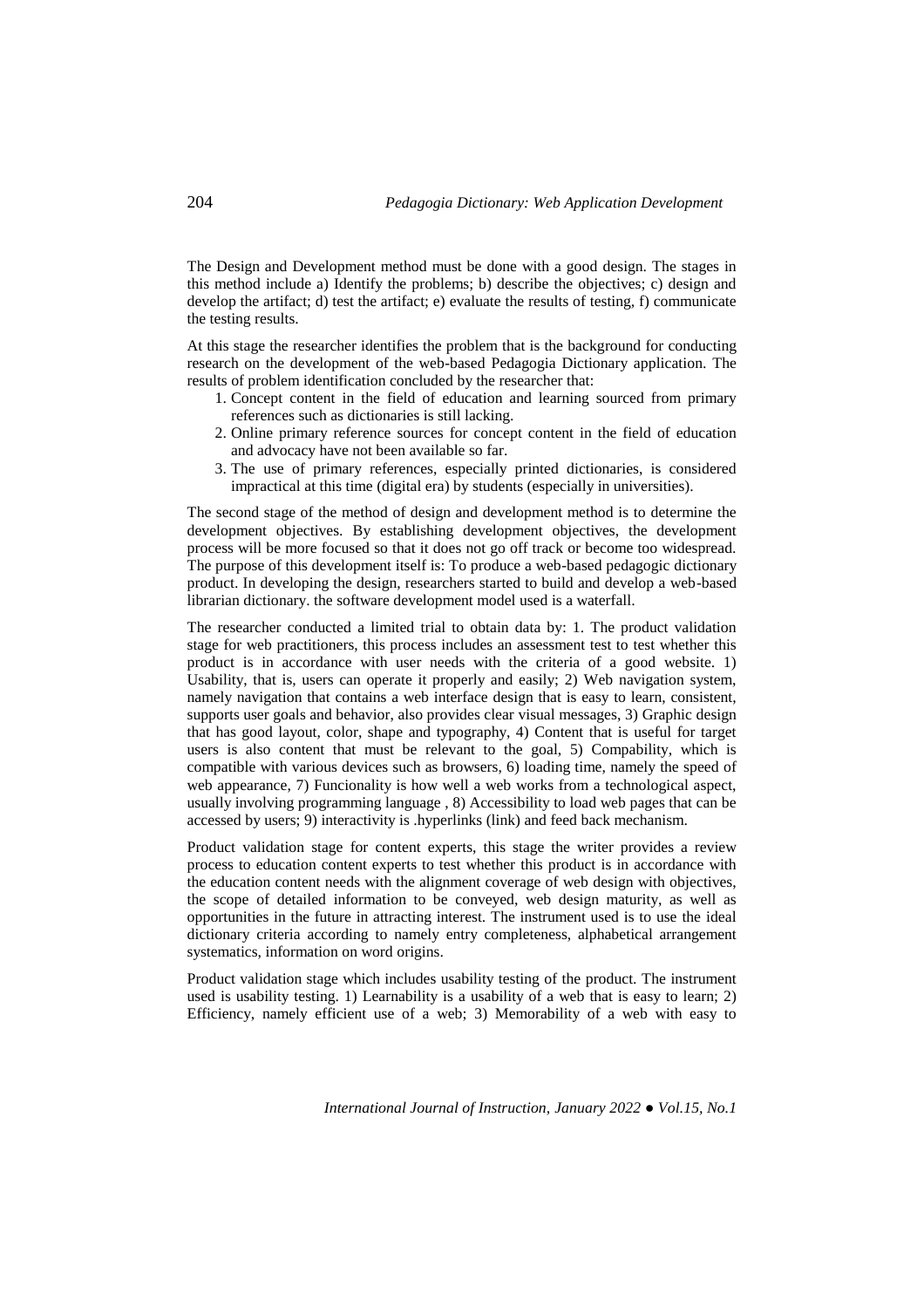remember usability; 4) Errors, does the website have a low error rate, 5) Satisfaction is user satisfaction in using the web.

#### **Analysis Data**

The process of calculating the percentage in this study was carried out by comparing the frequency of the results with the expected frequency. The calculation is carried out using the equation formula 1 as follows:

 $Percentage = \frac{Obtained frequency}{the expected frequency} \times 100\%$ 

The results of the data obtained through the Likert scale in the form of numbers are then adjusted to the Likert scale category as follows:

| 0% | 20% | 40% | 60% | 80% | 100% |
|----|-----|-----|-----|-----|------|
|    |     |     |     |     |      |

Based on the existing scale categories, the percentages obtained can be grouped as follows:

| Percentage scale            |              |  |
|-----------------------------|--------------|--|
| <b>Web Quality Category</b> | Persentase   |  |
| Very good                   | $81 - 100\%$ |  |
| Good                        | $61 - 80%$   |  |
| Fair                        | $51 - 60%$   |  |
| Poor                        | $25 - 50%$   |  |
| Bad                         | $0 - 20 %$   |  |

# **FINDINGS AND DISCUSSION**

The results are presented and discussed in the order of the research questions (RQs).

#### **Identify the problem**

At this stage the researcher identifies the problem that is the background of the research on the development of Pedagogia web-based Dictionary application. The results of the identification of problems concluded by the researchers are the followings.

1. Concept content in education and learning sourced from primary references such as dictionaries is still lacking.

2. Primary reference sources based on online concept content in the field of education and advocates so far is not yet available.

3. The use of primary references by students (especially in tertiary institutions).

4. Especially printed dictionaries is considered to be impractical at the moment (digital era) The collection of information in this study was conducted through a preliminary study in which online questionnaire was distributed to 5th semester students in each study program within the Faculty of Education. In addition to the questionnaire, there were interviews with several parties such as lecturers in the Faculty of Education and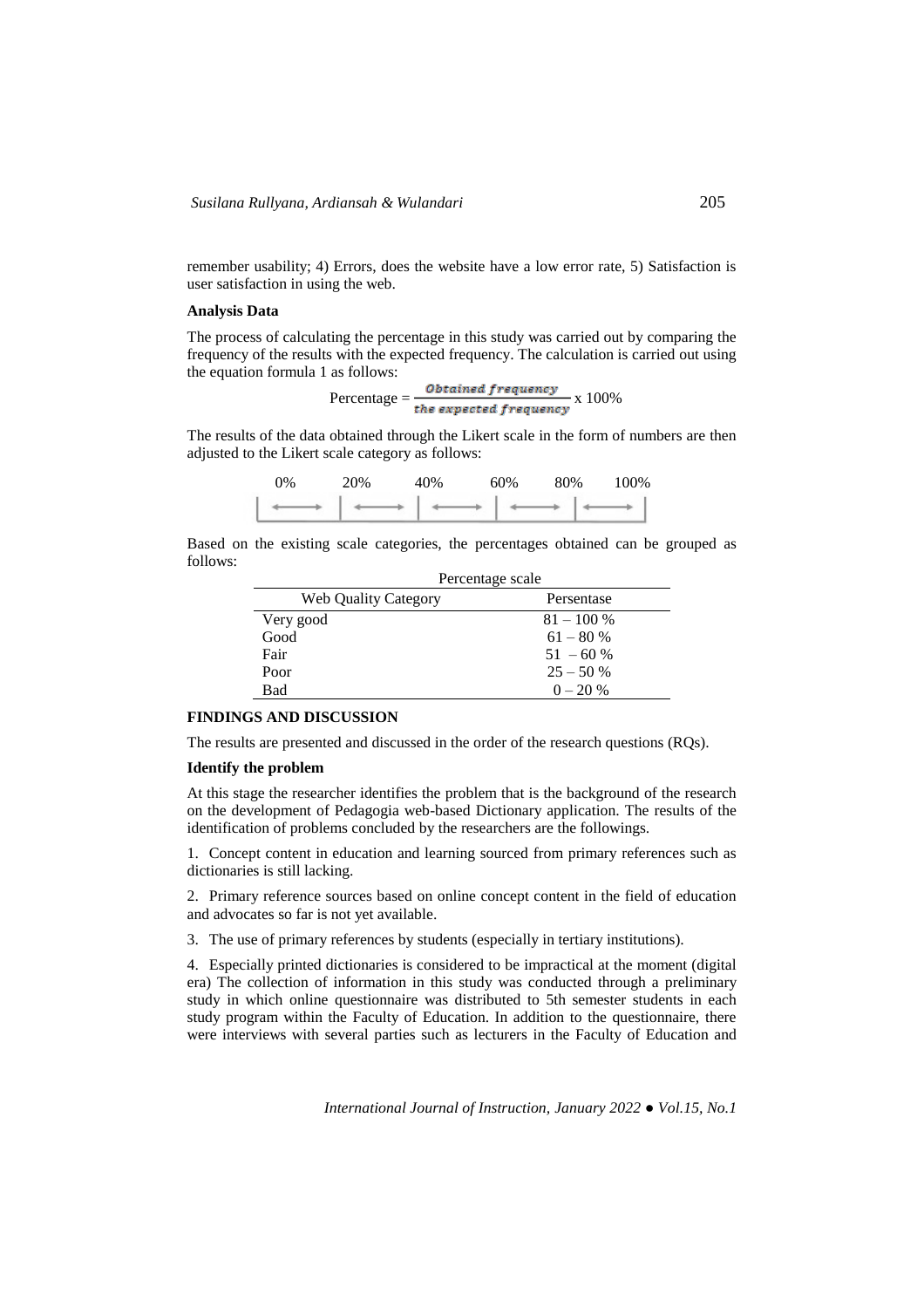librarians at the UPI central library. Based on the results of a preliminary study that refers to questionnaires and interviews, researchers found a variety of information that became the central background in the implementation of Pedagogia web-based dictionary research and development, leading to the needs analysis formulated below.

#### Table 1

Field study results

| 1 icia staav Tesans                                                                      |                                           |
|------------------------------------------------------------------------------------------|-------------------------------------------|
| <b>Field Study Results</b>                                                               | The solution                              |
| At present, most students in tertiary institutions are                                   | Credible online learning resources        |
| digital immigrants and digital natives.                                                  |                                           |
| Concept content in education and learning sourced from Primary reference sources such as |                                           |
| primary referrences is considered to be still limited.                                   | dictionaries                              |
| The use of primary reference sources, especially printed                                 | A technological approach that can         |
| dictionaries, is considered less practical at this time                                  | provide practicality in the process of    |
| (digital era).                                                                           | searching for concept content.            |
| Primary reference sources such as online-based                                           | Primary reference sources of              |
| dictionaries are considered important and will be useful                                 | dictionaries on educational and           |
| for students, especially in understanding the content of                                 | learning need to be packaged              |
| concepts in the field of education and learning                                          | according to current learners' practices. |
|                                                                                          |                                           |

## **Describes the objectives**

In this step, the research objectives were formulated based on the results of

the preliminary study. Researchers analyze the objectives by taking into account the needs of students, lecturers and librarians. These objectives are as follows.

# Table 2

| Field study results                          |                                                                             |
|----------------------------------------------|-----------------------------------------------------------------------------|
| <b>Needs</b>                                 | Objectives                                                                  |
| Credible online learning resources.          | Students are more interested and motivated to<br>access learning resources. |
| Primary reference sources such as            | Students can access primary reference sources,                              |
| dictionaries.                                | especially dictionaries.                                                    |
| a technological approach that can provide    | Students are more practical in accessing primary                            |
| practicality in the process of searching for | reference sources especially dictionaries on                                |
| concept content.                             | concept content.                                                            |
| Primary reference sources of dictionaries on | Developing Pedagogia web-based Dictionary                                   |
| educational and learning need to be          | application as a primary reference source on the                            |
| packaged according to current learners'      | concept content in the field of education and                               |
| practices.a                                  | learning.                                                                   |

# **Design and Development**

At this stage, researchers conducted 2 stages, namely system development and content development design

1. System Development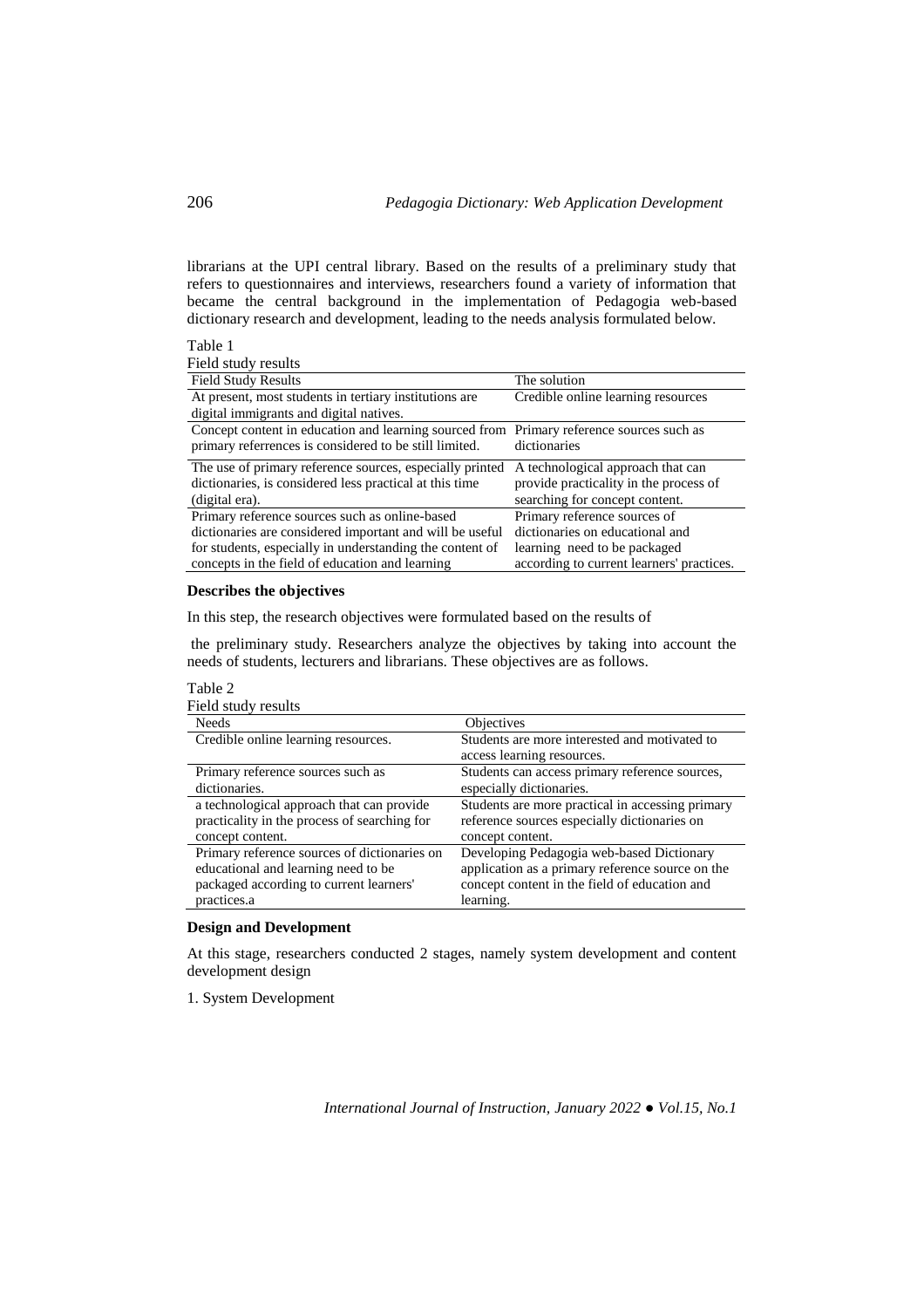Table 3 Hardware and software requirements

| Hardware       |                     | Software             |                 |
|----------------|---------------------|----------------------|-----------------|
| Requirement    | Specification       | Requirement          | Specification   |
| PC             | Processor i7        | Operating system     | Windows 7       |
|                | Harddisk 500Gb      |                      |                 |
|                | RAM 4 Gb            |                      |                 |
|                | VGA 2 Gb            |                      |                 |
| <b>Network</b> | Hub/Switch          | Programming Language | <b>PHP</b>      |
|                | Router              |                      | HTML            |
|                | <b>Access Point</b> |                      |                 |
|                |                     | Database Engine      | <b>XAMPP</b>    |
|                |                     | Web Server           | Apache          |
|                |                     | Web Browser          | Mozilla Firefox |
|                |                     | <b>Editor</b> text   | Notepad $++$    |

#### 2. System and Software Design

System planning that determines the design of the database and the design of the navigation structure which is intended as a step to implement the system to be made. This section describes the structure of the system design that will be created using flowcharts, data flow diagrams, entity relationship diagrams, and interface design.

### a)Flowchart

Flowchart is a chart that determines the process of an activity and implementation in an organization or system that will be created. The following is a flowchart of some important features in the application to be more detailed. Here is a flowchart of the main view of the website:



Start page flowchart

The flow on the start page starts from the user accessing the Pedagogia Dictionary system, then proceeds to filling in the keyword field, selecting search to process the word searched and then finding whether the word searched exists or not. If the word exists the search results will display but if it does not it means the word has not been inputted by the admin then the search process is declared complete.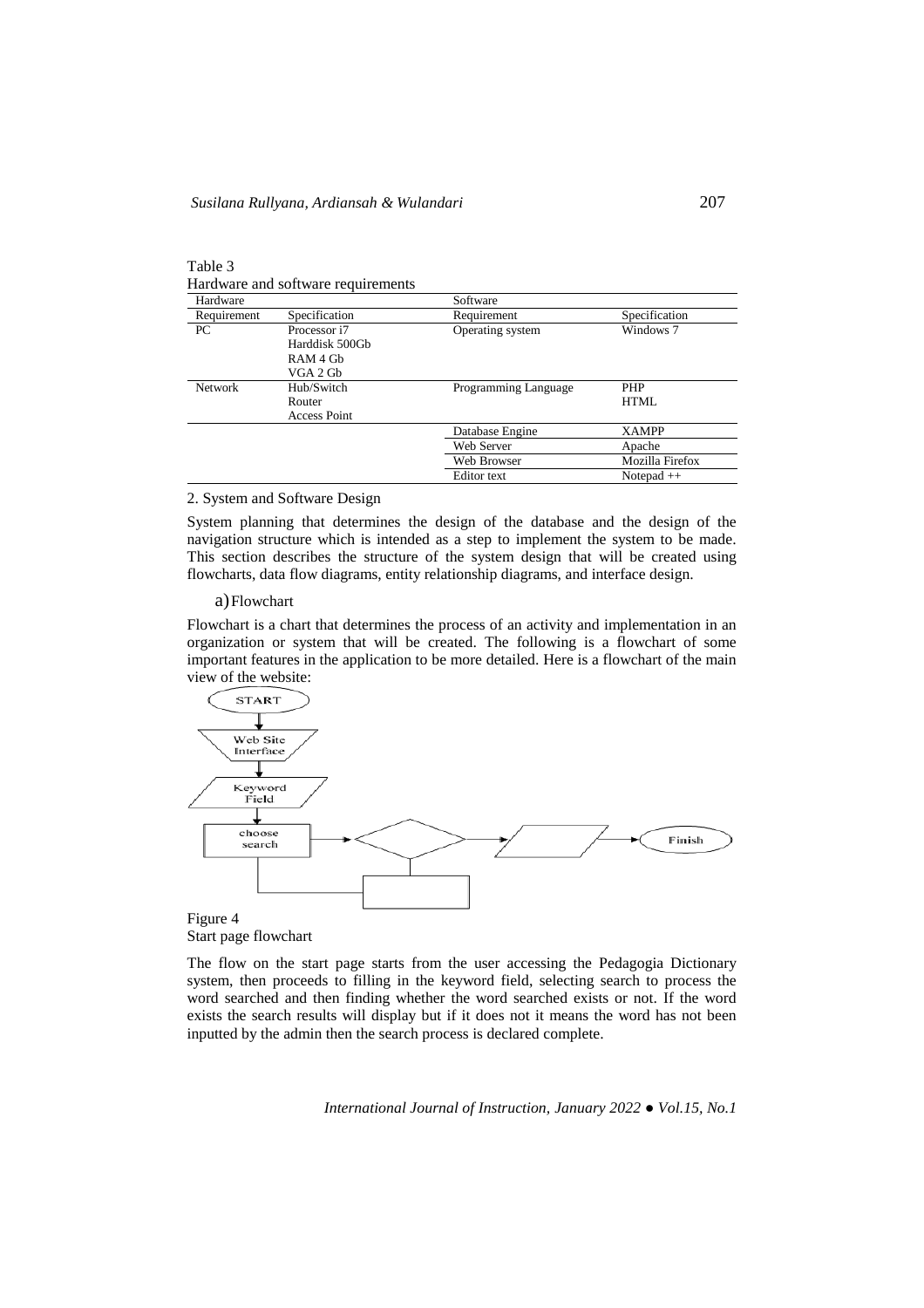

The login flow starts from the admin typing in the username, password. Then the program will check the user database if the username and password match. If the username, password is incorrect, the page will return to the login page. If the username, password match, the admin will successfully log in and can enter the dashboard page. Then the flowchart is used by the admin to process word input, user input and team profile settings.



Figure 6 Flowchart dashboard

The flow for admin or dashboard management starts from word input, user input and profile input then the process is successful.

b)DFD (Data Flow Diagram)

Data flow diagrams are a network of processes with data storage and are connected to one another or a collection of symbols that describe the system data flow. Data Flow Diagrams (DFD) show structured data flow. In DFD, input and output data are described according to each process in the system. To explain each process along with its input and output, DFD is divided into several levels so that the explanation can be done in detail.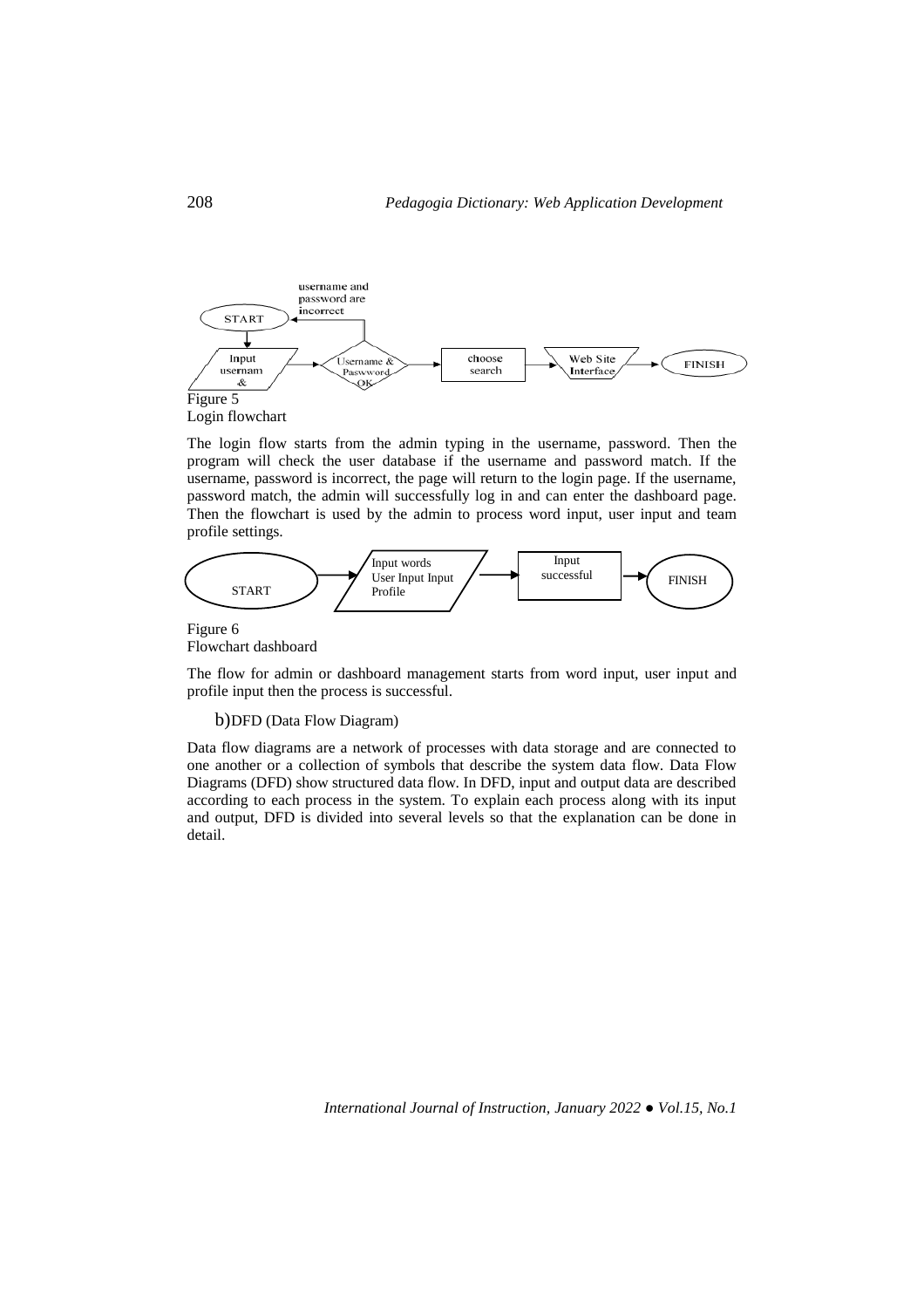

DFD level 0 pedagogia dictionary

Description of Data Flow Diagram (DFD) Level 0 is as follows:

- 1. Admin process, data obtained from the website are login status, dictionary data, user data and profile data.
- 2. The visitor process, the data obtained from the website is the term information sought.
	- c)Interface Design

This design has several stages including the program structure, admin dashboard design and the main page in development. The program structure that is designed consists of the forms that will be created ascan be seen in the image below.



Figure 8 Program structure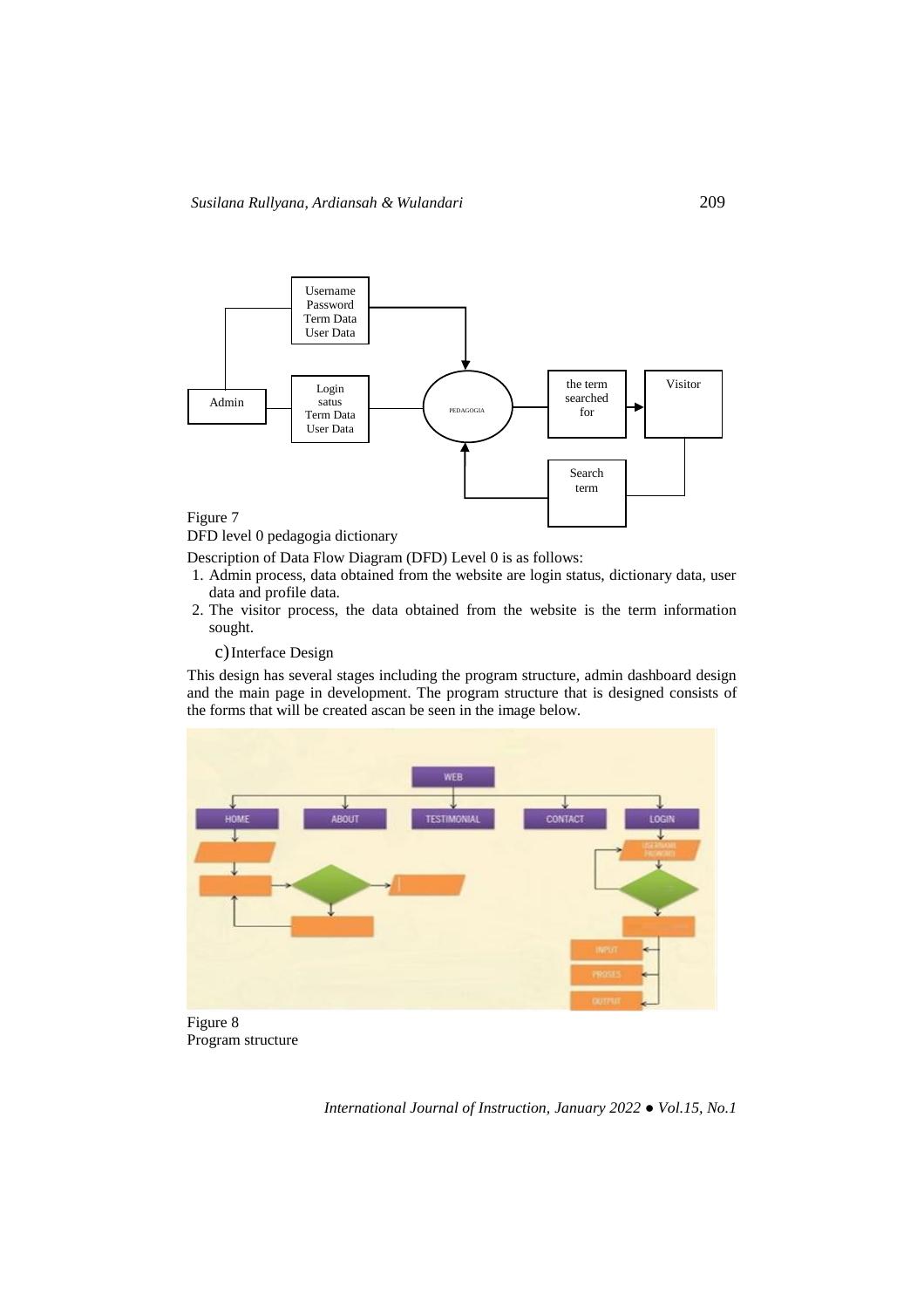### 3. Implementation

The stages of making the application must refer to the design made in accordance with the original purpose of development and the application can perform functions that are in accordance with the requirements of the user as well as the manager. In general, this website was developed using the programming language Hyper Text Markup Language (HTML) and Hypertext Prepocessor (PHP), which is collaborated with the programming language display manager or web interface design namely Cascading Style Sheets (CSS). The layout header design, footer, menus, dashboard and other elements of this website were first designed by Mindjet software after which it was converted into web layout programming lines using the Notepad ++ programming language development software.



# Figure 9 Coding PHP main page using notepad ++

The picture above is a PHP code on the main page which makes the main page view by connecting the dictionary database that has been inputted. When finished, the results of the conversion using Notepad ++ were then trialed on browsers such as Google Chrome and Mozilla Firefox to again make improvements and views that can be adjusted.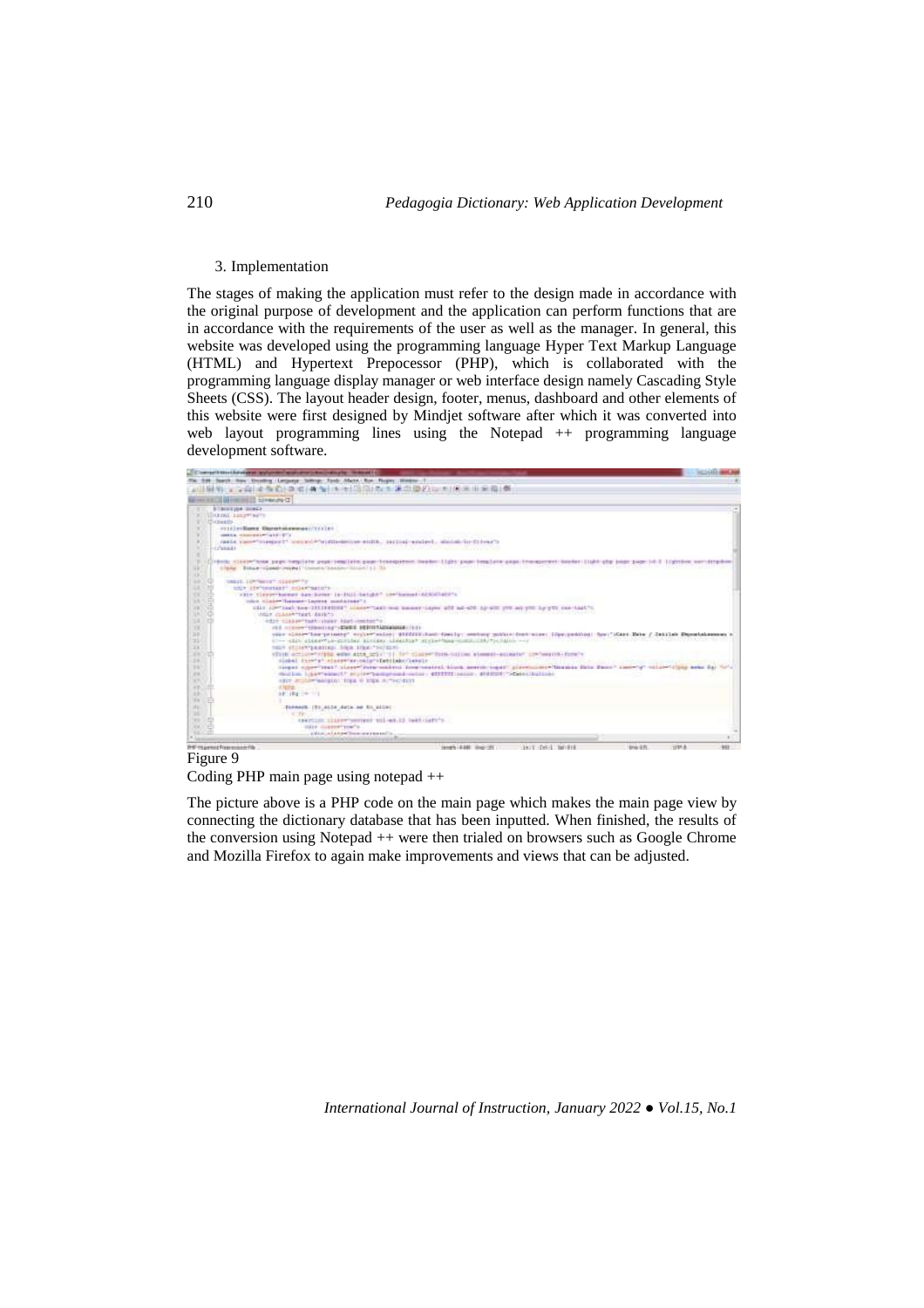

Figure 10 Testing the web display using the Mozilla Firefox browser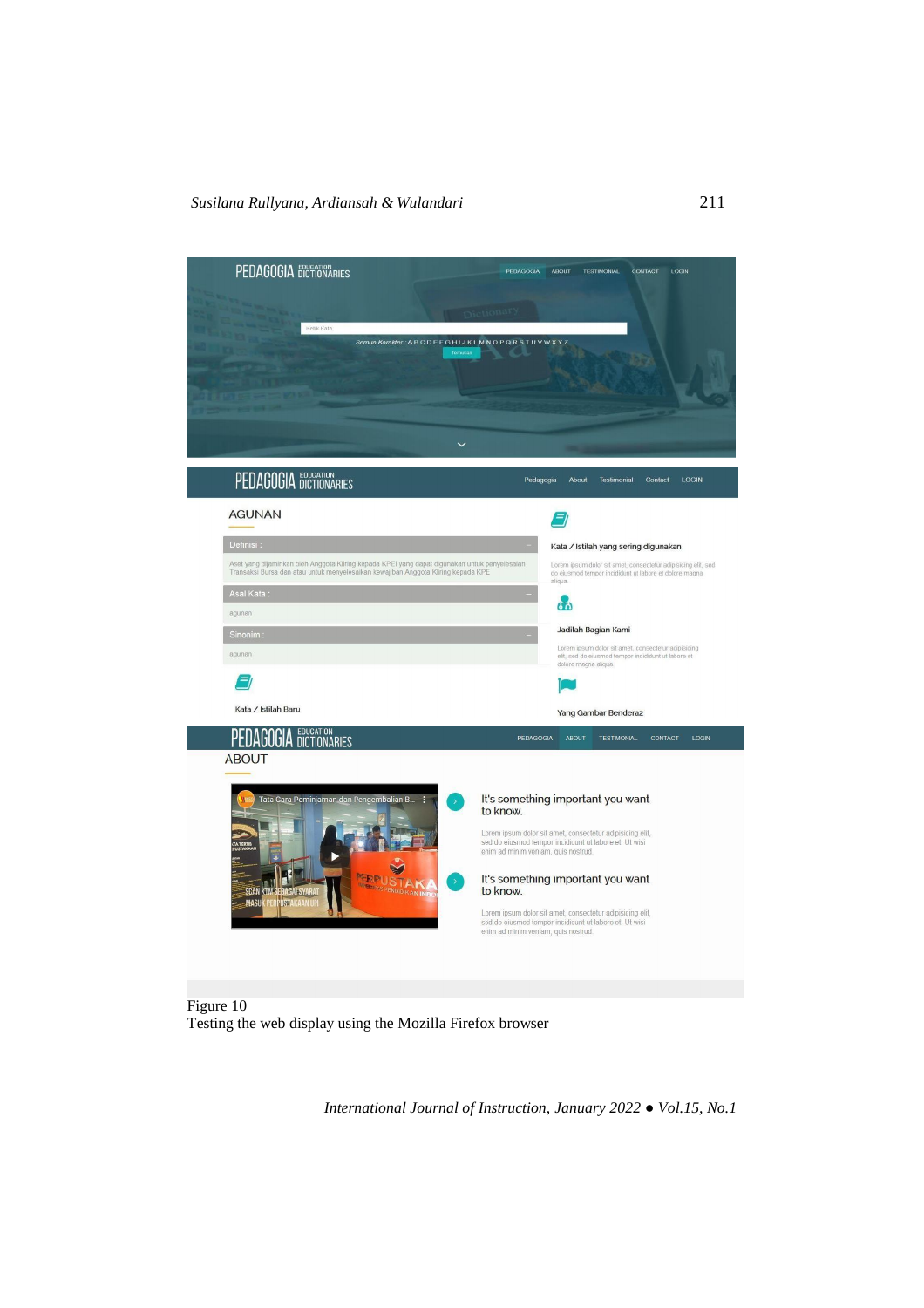# a) System Testing

The web-based dictionary system testing used black box testing method. The test results can be seen in the table below.

#### Tabel 4 Blackbox testing

| DIACKUUA ICSUIIL<br>Item Test | Testing                    | <b>Expected Results</b>       | <b>Test Result</b>               | Conclusion          |
|-------------------------------|----------------------------|-------------------------------|----------------------------------|---------------------|
| Page front                    | Entering words "Agunan"    | Appear explanation agunan     | Appear explanation               | OK                  |
|                               | inside search column       | below search column           | collateral below search          |                     |
|                               |                            |                               | column                           |                     |
|                               |                            |                               |                                  |                     |
| Page front                    | Enter a word that Not      | Do not appear explanation     | Do not appear explanation OK     |                     |
|                               | inputted yet in the search | in bottom of the column       | in bottom of the column          |                     |
|                               | field                      |                               |                                  |                     |
| Page front                    | Click the Pedagogia logo   | The front page of the web     | The front page of the web OK     |                     |
|                               |                            | appears                       | appears                          |                     |
| Page front                    | Click the top menu         | The front page of the web     | The front page of the web        | OK                  |
|                               | "Home"                     | appears                       | appears                          |                     |
| Page front                    | Click the top menu About   | A page about us appears       | A page about us appears          | OK                  |
|                               | Us                         | which covers the guarantor    | which covers the                 |                     |
|                               |                            | answer, team compiler and     | guarantor answer, team           |                     |
|                               |                            | the developer application.    | compiler and the                 |                     |
|                               |                            |                               | developer application.           |                     |
| Login                         | Username and The           | Page appears Username and     | Page appears Username            | OK                  |
|                               | password is not filled     | password wrong                | and password wrong               |                     |
| Login                         | Username password filled   | Page appears dashboard        | Page appears dashboard           | OK                  |
|                               | in                         |                               |                                  |                     |
| Dashboard                     | Input filled words,        | Appear description field is   | Appear description field         | OK                  |
|                               | fragments and terms not    | required                      | is required                      |                     |
|                               | filled                     |                               |                                  |                     |
| Dashboard                     | Input words, fragments,    | Successfully inputted, a list | Successfully inputted, a         | OK                  |
|                               | terms in content           | of words that have been       | list of words that have          |                     |
|                               |                            | input appears                 | been input appears               |                     |
| Dashboard                     | Enter the word library in  | A list related to the library | A list related to the library OK |                     |
|                               | the word list search field | appears                       | appears                          |                     |
| Dashboard                     | Click the "edit" menu word | A fragment word editing       | A fragment word editing          | OK                  |
|                               | list                       | page also appears             | page also appears                |                     |
| Dashboard                     | Click the delete menu      | Words that have been          | Words that have been             | OK                  |
|                               |                            | inputted are deleted          | inputted are deleted             |                     |
| Dashboard                     | Inputting Username,        | Appear description field is   | Appear description field         | OK                  |
|                               | password not filled        | required                      | is required                      |                     |
| Dashboard                     | Inputting Username,        | The user list page that has   | The user list page that has OK   |                     |
|                               | password not filled        | been input appears            | been input appears               |                     |
| Dashboard                     | Click the "edit" menu user | A fragment word editing       | A fragment word editing          | OK                  |
|                               | list                       | page also appears             | page also appears                |                     |
| <b>Dashboard</b>              | Click the "delete" menu    | Words that have been          | Words that have been             | $\overline{\rm OK}$ |
|                               | user list                  | inputted are deleted          | inputted are deleted             |                     |
| Dashboard                     | Inputing the name of the   | Appear description field is   | Appear description field         | OK                  |
|                               | drafting team / developer  | required                      | is required                      |                     |
|                               | not filled                 |                               |                                  |                     |
| Dashboard                     | Input the name of the      | A team list page that has     | A team list page that has        | OK                  |
|                               | drafting team / developer  | been inputted appears         | been inputted appears            |                     |
|                               | filled                     |                               |                                  |                     |
| Dashboard                     | Click the "edit" menu team | The word fragment edit        | The word fragment edit           | OK                  |
|                               | list                       | page appears too term         | page appears too term            |                     |
| Dashboard                     | Click the "delete" menu    | Words that have been          | Words that have been             | OK                  |
|                               | team list                  | inputted are deleted          | inputted are deleted             |                     |
|                               |                            |                               |                                  |                     |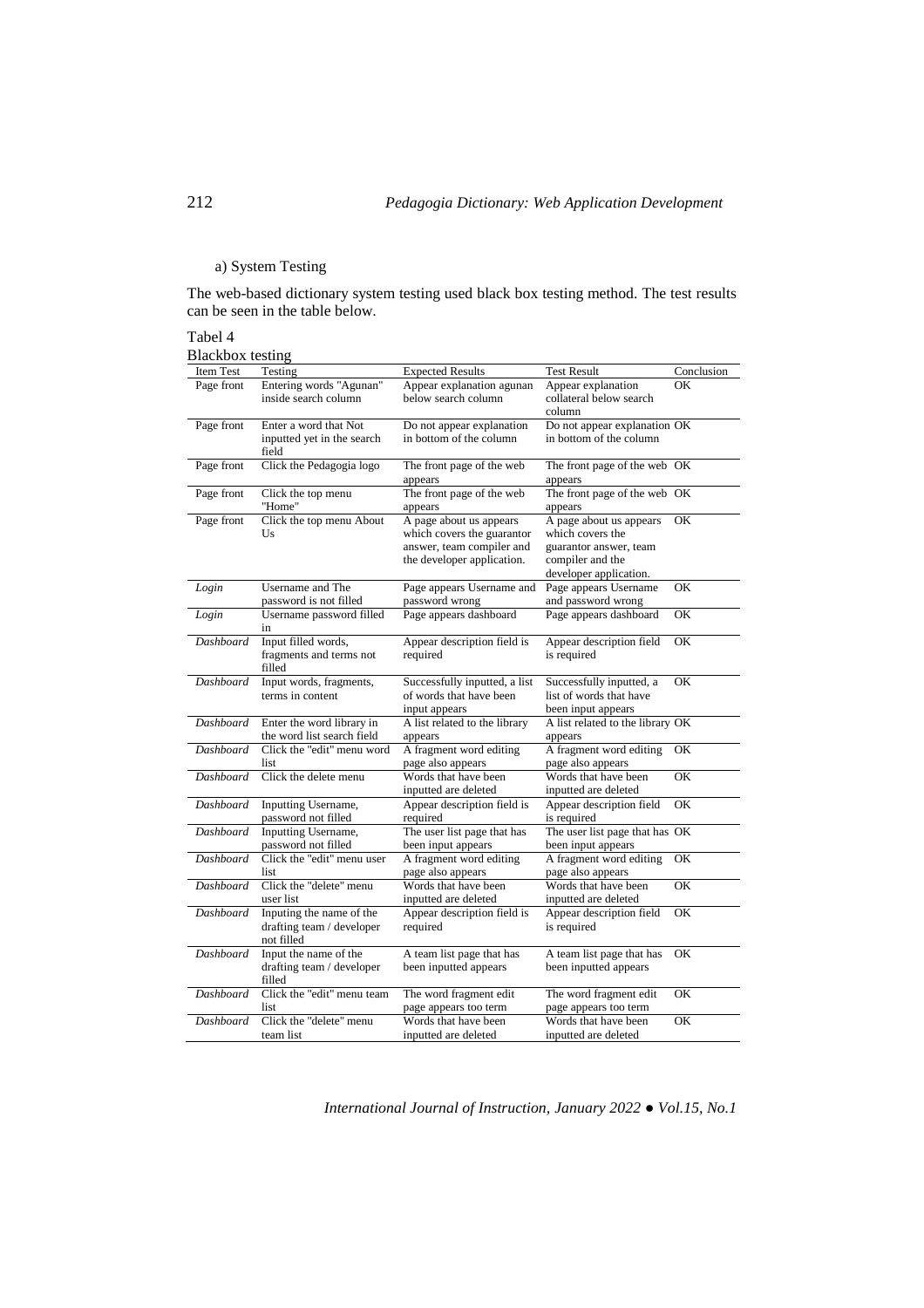### b) Limited Trial

The product validation stage includes an assessment test to test whether this product is in accordance with users' needs with good website criteria according to Suyanto (2009, pp. 61-69). Furthermore, for product validation from content experts, the author provides a judgment process for content experts in the field of education and learning to evaluate whether this product fits the needs of educational and learning content and aligns with the objectives, coverage of detailed information to be delivered, web design maturity, as well as future opportunities in attracting interest. The instrument used the ideal dictionary criteria according to Chaer (2007), consisting of the completeness of entries, systematic arrangement in alphabetical order, information on the origin of words.

Assessment by web practitioner's assessment of the website was carried out by Dadi Mulyadi, MT, lecturers and ICT expert. The assessment included the aspects of good web criteria, namely usability, navigation system, graphic design, content, compatibility, loading time, functionality, accessibility, and interactivity. The assessor gives a score of 54, which is equal to 84% in percentage. This means the website fulfilled the standards to be used as a web based electronic dictionary. The following is the assessment record of several components reviewed.

| Aspect            | <b>Score Obtained</b> | <b>Maximal Score</b> |
|-------------------|-----------------------|----------------------|
| <b>Usability</b>  | 13                    | 15                   |
| Navigation System |                       | 5                    |
| Graphic Design    | 12                    | 15                   |
| Content           |                       | 5                    |
| Compatibility     |                       | 5                    |
| Loading Time      | 5                     | 5                    |
| Functionality     | 4                     | 5                    |
| Accessibility     | 4                     | 5                    |
| Interactivity     |                       | 5                    |

Table 5

Assessment of web criteria by web practitioner

Total Score 54

Maximum Number of Scores 65 Percentage 84%

- 1. Usability: Interface and tools are easy to use, predictable and attractive, which make it easy for users to access the website.
- 2. Navigation system: Familiar and consistent so that it is easy to use.
- 3. Graphic design: Typography (type of size and font) used as well asthe design of controls and presentation formats to accommodate users are good.
- 4. Content: Web content is good.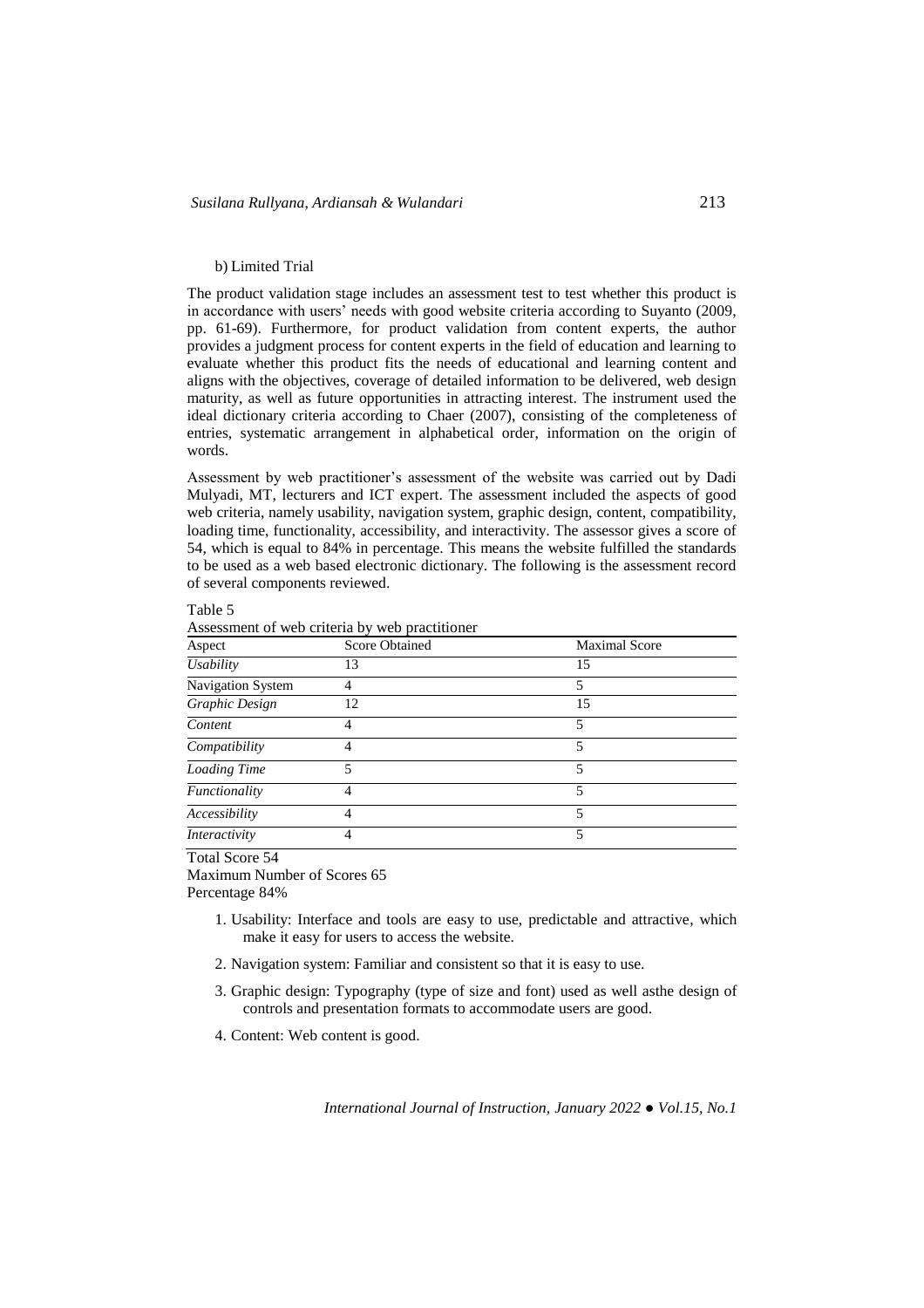- 5. Compability: Compatible with a variety of devices and browsers that support it is good because the website can already be accessed in browsers such as Mozilla Firefox, Google Chrome, Internet Explorer, or Opera.
- 6. Loading time: Speed display is very good.
- 7. Funcionality: The use of a new programming language in creating a dynamic web is already good.
- 8. Accessibility: The web can be accessed by everyone
- 9. Interactivity:, Users' engagement indicates good interactivity.

There is also suggestion to make the system user friendly so that access to information is easy. The system that is made should use standard meta data so that it can be integrated with existing systems and it is not difficult if the data is shared with other institutions.

### **Trial Stage**

At this stage, the product that has been produced is then tested on a predetermined target. This stage performs usability testing to determine the level of usability of the website from the user's side. Respondents for this trial are library staff and librarians from various institutions.

# **Test Results**

In this step, the pilot phase carried out by the researcher involved 10 students. The trial aims to find out the opinion of the target, related to the product that has been designed by applying it to the target. In the testing process, students were given an online assessment questionnaire related to five aspects of usability testing: learnability, efficiency, memorability, errors, and satisfaction. Then the questionnaire was filled in after respondents accessed the website. The data obtained from the assessment questionnaire are the responses of the respondents, which are then made in the form of scores so that they can be averaged and converted into percentages as follows:

| Website trial assessment results |                                               |     |               |  |
|----------------------------------|-----------------------------------------------|-----|---------------|--|
| Aspect                           | <b>Score Obtained</b><br><b>Maximal Score</b> |     | $\frac{0}{0}$ |  |
| Learnability                     | 147                                           | 200 | 73 %          |  |
| Efficiency                       | 77                                            | 100 | 77%           |  |
| Memorability                     | 71                                            | 100 | 71%           |  |
| Errors                           | 80                                            | 100 | 80%           |  |
| <b>Satisfaction</b>              | 119                                           | 150 | 79.3%         |  |

Table 6

Total Score 494 Maximum Number of Scores 650 Percentage 76%

The average score of the five aspects evaluated was 76% which belongs to the good category. The learnability aspect scored 73% which indicated that the web content was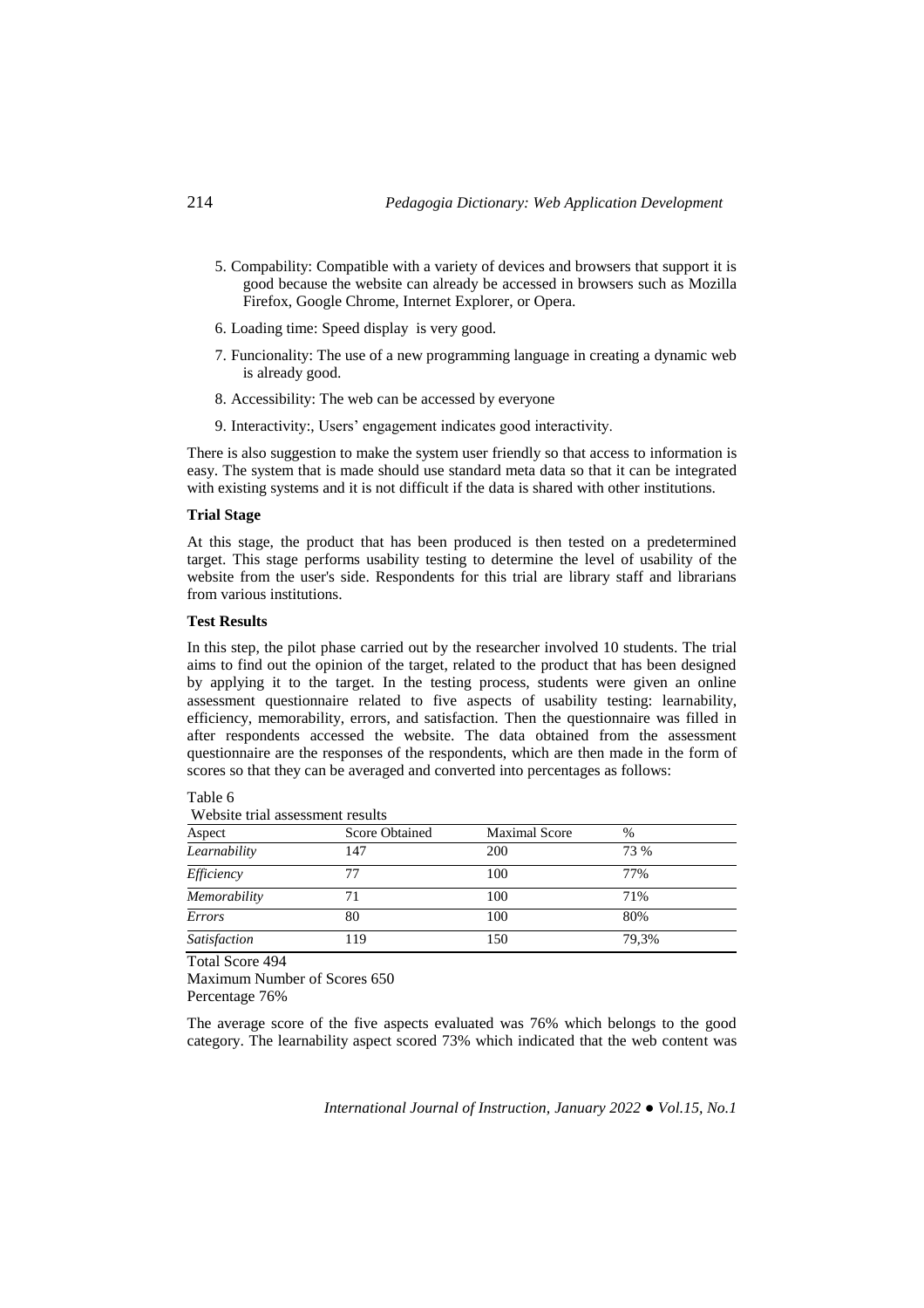quite easy to navigate, study and understand. The efficiency in accessing the web-based dictionary was 77% while the memorability was 71%. The errors aspect was 80% which means that the occurrence of errors was low. The last aspect assessed was satisfaction, which scored at 79.3% indicating that it was comfortable for users to use the website.



#### Figure 11

Average respondents of educational experts

The five aspects assessed shows that the Pedagogia dictionary website is feasible to be used as one of the information sources for pedagogical and as an alternative to learning.

System strengths, weaknesses and recommendations

The data on strengths, weaknesses and recommendations are based on the questionnaire filled out by library staff.

Strengths

- 1) Interface is user friendly, simple, and easy to understand.
- 2) Can be developed to support the world of library science education
- 3) Overall is good
- 4) Effectively helps search for pedagogical terms
- 5) Can facilitate learning
- 6) Help the librarian in understanding library terms
- 7) Simple, good
- 8) Display is simple and easy to use
- 9) Can make it easier for UPI students to search for words

#### Weaknesses

- 1) Not yet able to enter, the features are still lacking, need to be improved
- 2) There are still words that cannot be searched
- 3) Search results are not satisfactory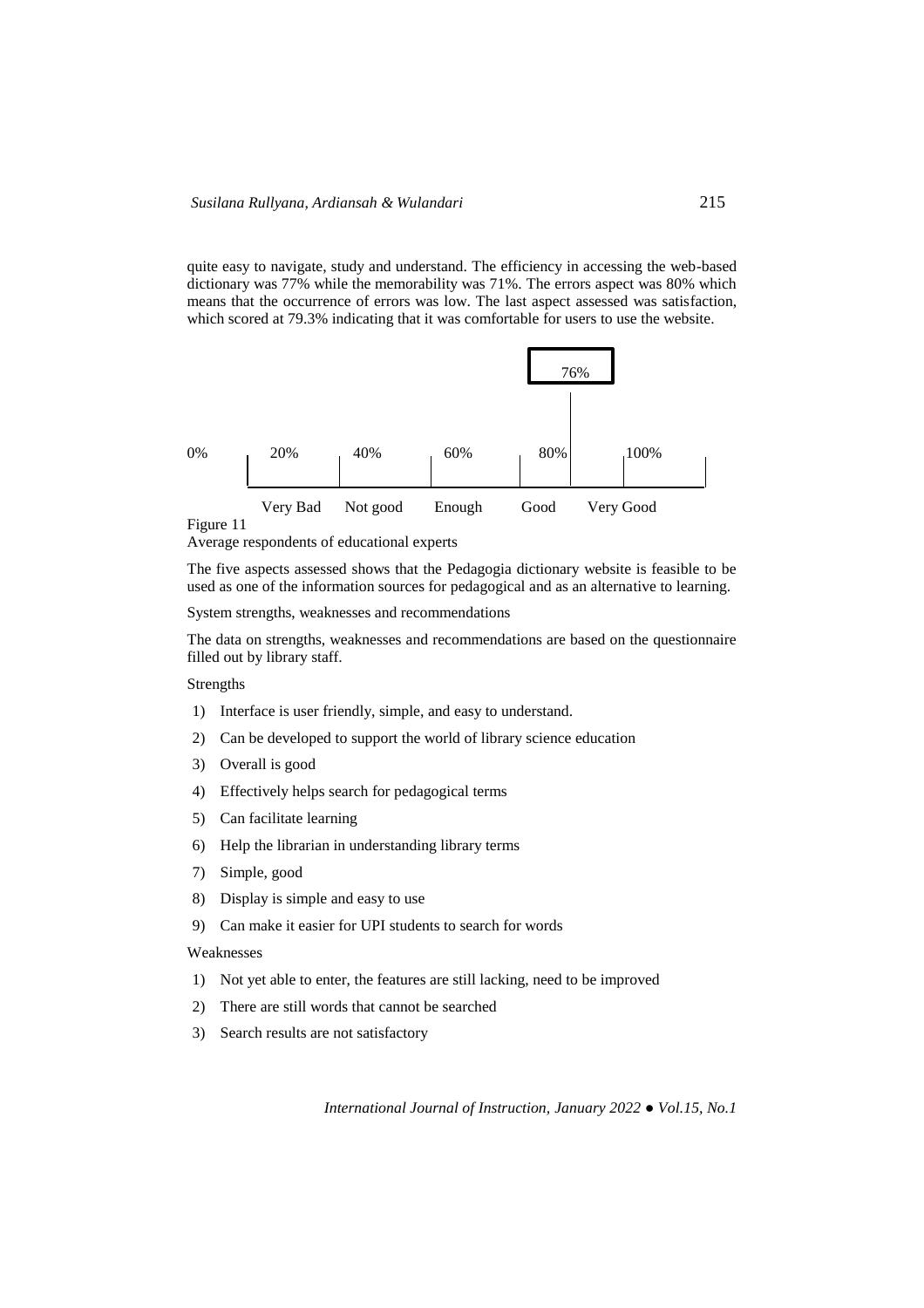4) There is no statement if the word searched is not in the database

Recommendations

- 1) As a slight improvement in the user interface to reflect education and be more interesting, bibliographic data of the terms used and the equivalent English words will be included.
- 2) Added with more terms.
- 3) The writing of the word "Search" should be enlarged
- 4) There should be notification or statement if the word being searched does not exist so users will not –question whether the application is error or simply incomplete.
- 5) Add a browse menu based on the alphabet so that novice users who want to explore have direct access to the terms related to education and learning.
- 6) The search feature needs to be improved because not all the words entered are there, it should be simpler and more practical, and it should be clear whether the dictionary is specialized for UPI students or general public.

# **CONCLUSION**

Based on the results of the analysis and discussion in this study, it can be concluded that the development stages of the web-based pedagogical dictionary consists of design, development and product trials. At the firststage, to achieve good design, several steps are carried out, including identification of problems, formulation of objectives. Researchers conducted a preliminary study in the form of a questionnaire to meet these steps, so that the resulting data can then be set forth in the next stage, namely design development. Second. At the design development stage, researchers chose the software engineering model, namely the waterfall model. These steps include software requirements analysts, system design such as interface database design, implementation using XAMPP, an application that contains the management of a system using html, php, css programming using notepad ++ applications as well as mysql database with phpMyadmin, after the next implementation process black box testing phase aimed at checking the functional software that has been made, and product maintenance. In this study, the pedagogia dictionary website was validated by expert judgment and the results were in accordance with the assessment criteria so that it could be tested for the product. The product trial results, at the product trial stage, the results are related to the usability testing according to 10 respondents. Where respondents rated the dictionary website pedagogia dictionary both in terms of usability testing in aspects of learnability, efficiency, memorability, errors, satisfaction is good. The usability testing results are a series of product trial results showing that there are several recommendations from respondents. So it can be concluded that the product is good to be an information search system in the form of a pedagogical dictionary. Furthermore, the product can be further developed and can be accessed by anytime and anywhere.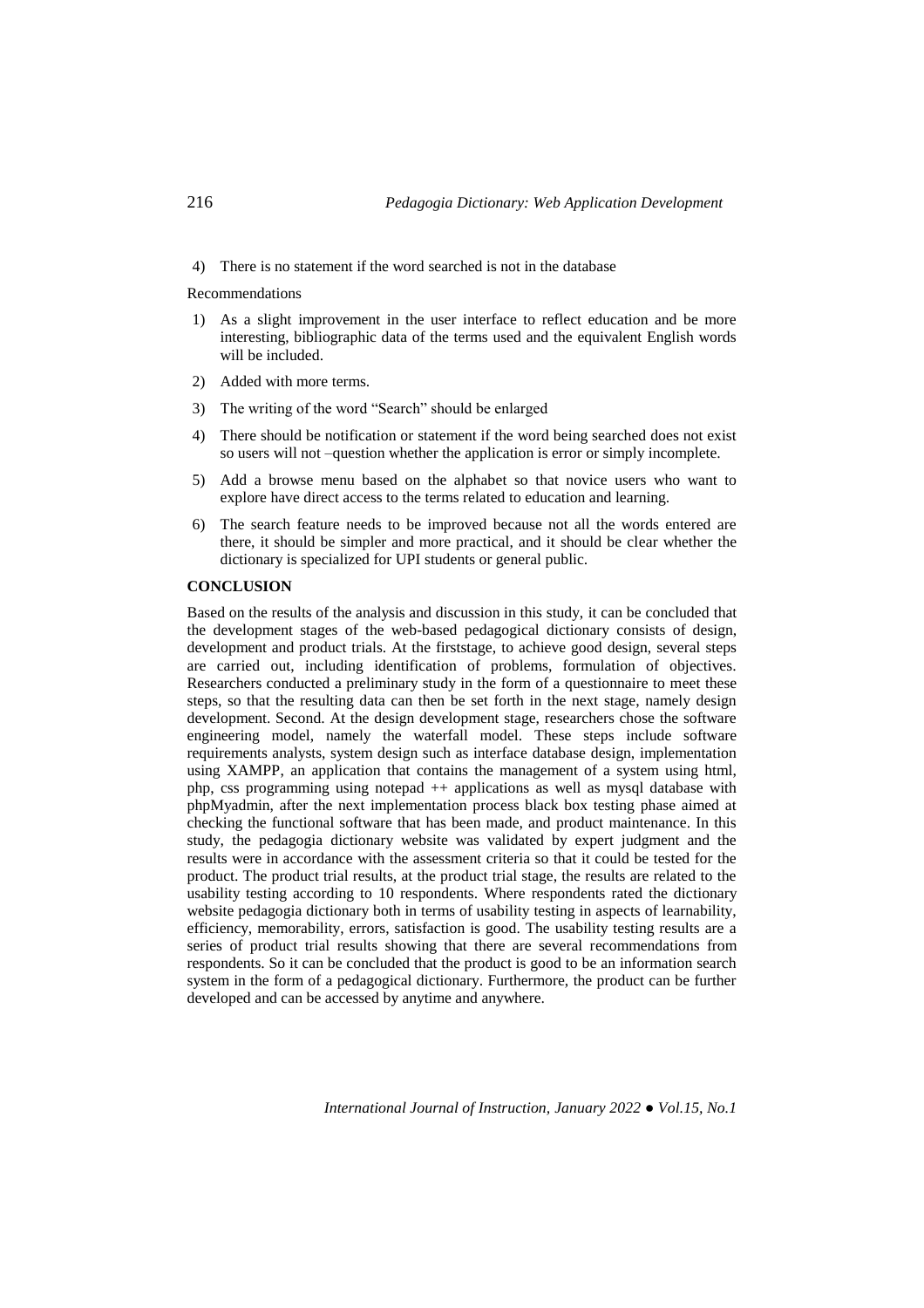# **ACKNOWLEDGEMENT**

This research was funded by a research grant at the University of Indonesian Education in 2019.

# **REFERENCES**

Almekhlafi, A. G., & Abulibdeh, E. S. A. (2018). K-12 teachers' perceptions of Web 2.0 applications in the United Arab Emirates?. *Interactive Technology and Smart Education*.

Ball, L. H., & Bothma, T. J. (2018). *Establishing Evaluation Criteria For E-Dictionaries*. Library Hi Tech.

Barham, K. (2017). The use of electronic dictionary in the language classroom: The views of language learners. *Online Submission*, 1–12.

Bughin, J., Corb, L., Manyika, J., Nottebohm, O., Chui, M., de Muller Barbat, B., & Said, R. (2011). The impact of internet technologies: Search. McKinsey & Company. *High Tech Practice*, *60*.

Chaer, A. (2007). Leksikografi Indonesia*.* Jakarta: Rineka Cipta.

Dashtestani, R. (2013). EFL teachers' and students' perspectives on the use of electronic dictionaries for learning English. *Call-Ej, 14*(2), 51–65.

Eimhjellen, I. S. (2014). Web technologies in practice: the integration of web technologies by environmental organizations. *Media, Culture and Society, 36*(6), 845– 861. https://doi.org/10.1177/0163443714536075

Ellis, T. J., & Levy, Y. (2010, June). A guide for novice researchers: Design and development research methods. In *Proceedings of Informing Science & IT Education Conference (InSITE)*, *10*, 107-118.

Haslhofer, B., & Isaac, A. (2011, September). data. europeana. eu: The europeana linked open data pilot. In *International Conference on Dublin Core and Metadata Applications* (pp. 94-104).

Heid, U., Prinsloo, D. J., & Bothma, T. J. (2012). Dictionary and corpus data in a common portal: state of the art and requirements for the future. *Lexicographica*, *28*(1), 269-292.

Loucky, J. P. (2010). Comparing electronic dictionary functions and use. *CALICO Journal*, *28*(1), 156.

Nugroho, A. (2010). *Rekayasa perangkat lunak berorientasi objek dengan metode USDP*. Penerbit Andi.

Permendikbud No 66 Tahun 2013. Jakarta: Ministry of Education and Culture.

Pernice, K. (2014), "A link is a promise", available at: [www.nngroup.com/articles/link](http://www.nngroup.com/articles/link-promise/)[promise/](http://www.nngroup.com/articles/link-promise/) (accessed 18 October 2019).